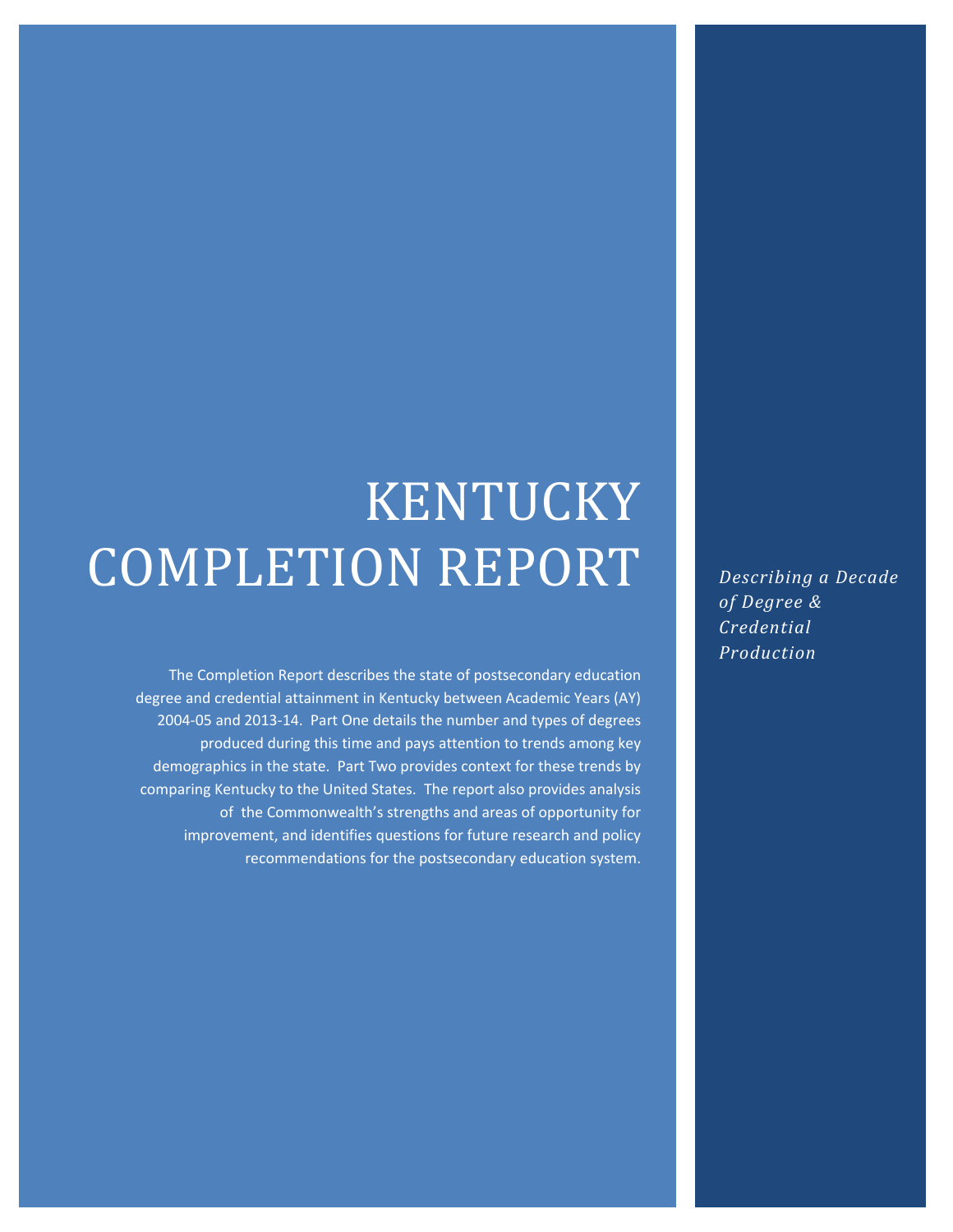

## **CONTENTS**

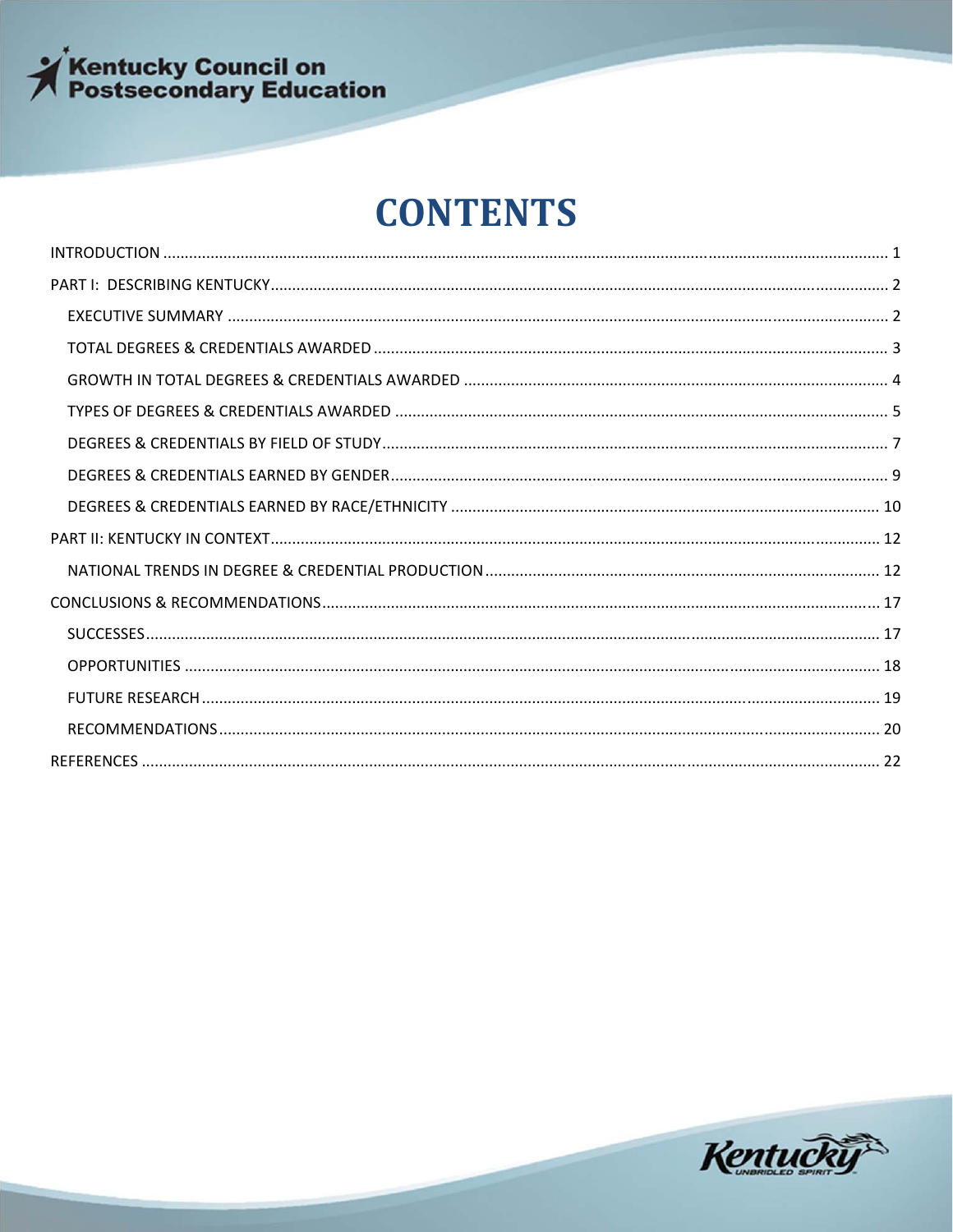## **INTRODUCTION**

Former United States Secretary of Education Arne Duncan in 2012 reaffirmed the critical role of higher education in shaping America's future. While addressing *TIME*'s Higher Education Summit, Duncan stated, "In the information age, higher education is no longer a luxury." It is, he continued, "a necessity that every family in America should be able to afford."<sup>1</sup>

It would seem that much of the American public agrees with this assessment. In the most recent Gallup‐ Lumina Foundation Poll on Higher Education, 96 percent of those surveyed stated that they believe it is somewhat or very important to have a degree or professional certificate beyond high school. In the same poll, 94 percent agreed that it is at least somewhat important that the U.S. increase the proportion of its population with a degree or certificate beyond high school. $2$ 

But what is driving this focus on the role of higher education? As the United States marches through the second decade of the  $21<sup>st</sup>$  century, it does so at the meeting point of the revolutionary forces of rapid globalization, proliferation of new technologies, and continued evolution from a manufacturing to a service economy. These forces have worked over the last half century to change the nature of work in America. The majority of today's jobs, nearly two‐thirds, are in high‐ skill service industries. This shift has increased demand for more highly educated workers.<sup>3</sup>

Most projections indicate that this "upskilling," the demand for workers with more education and training, will continue into the future. According to a recent report from Georgetown University's Center on Education and the Workforce, by the year 2020 nearly two‐thirds of all jobs in the U.S. will require at least some education or training beyond high school. At the current pace of degree production, however, the nation will face a shortage of nearly 5 million workers with the

## **"***In the information age, higher education is no longer a luxury.***"**

necessary training and education to fill these jobs.<sup>4</sup> ‐Arne Duncan, former U.S. Secretary of Education

In Kentucky, the gap between the educational attainment of the workforce and the needs of employers is wider than for much of the rest of the nation. By the year 2020, 62 percent of the jobs in the Commonwealth are projected to require postsecondary education or training.<sup>4</sup> However, only 54 percent of adults in the state are projected to hold a postsecondary degree or credential beyond high school by this time.  $3$  At its current pace of degree production, Kentucky will fall nearly 10 percent short in the number of workers with postsecondary training it needs to fill this demand.<sup>3</sup>

In short, the jobs and economy of the future do not look like those of the past. If Kentucky and the rest of the U.S. are to bridge this gap, postsecondary education must play a leading role in the development of a population ready to address the challenges of the future.

The Kentucky Completion Report addresses these challenges by developing a better understanding of the current state of educational attainment in Kentucky, identifying areas of opportunity for improvement, and offering recommendations for ways the state's system of postsecondary education can lead the development of a workforce ready for the challenges of the  $21<sup>st</sup>$  century.

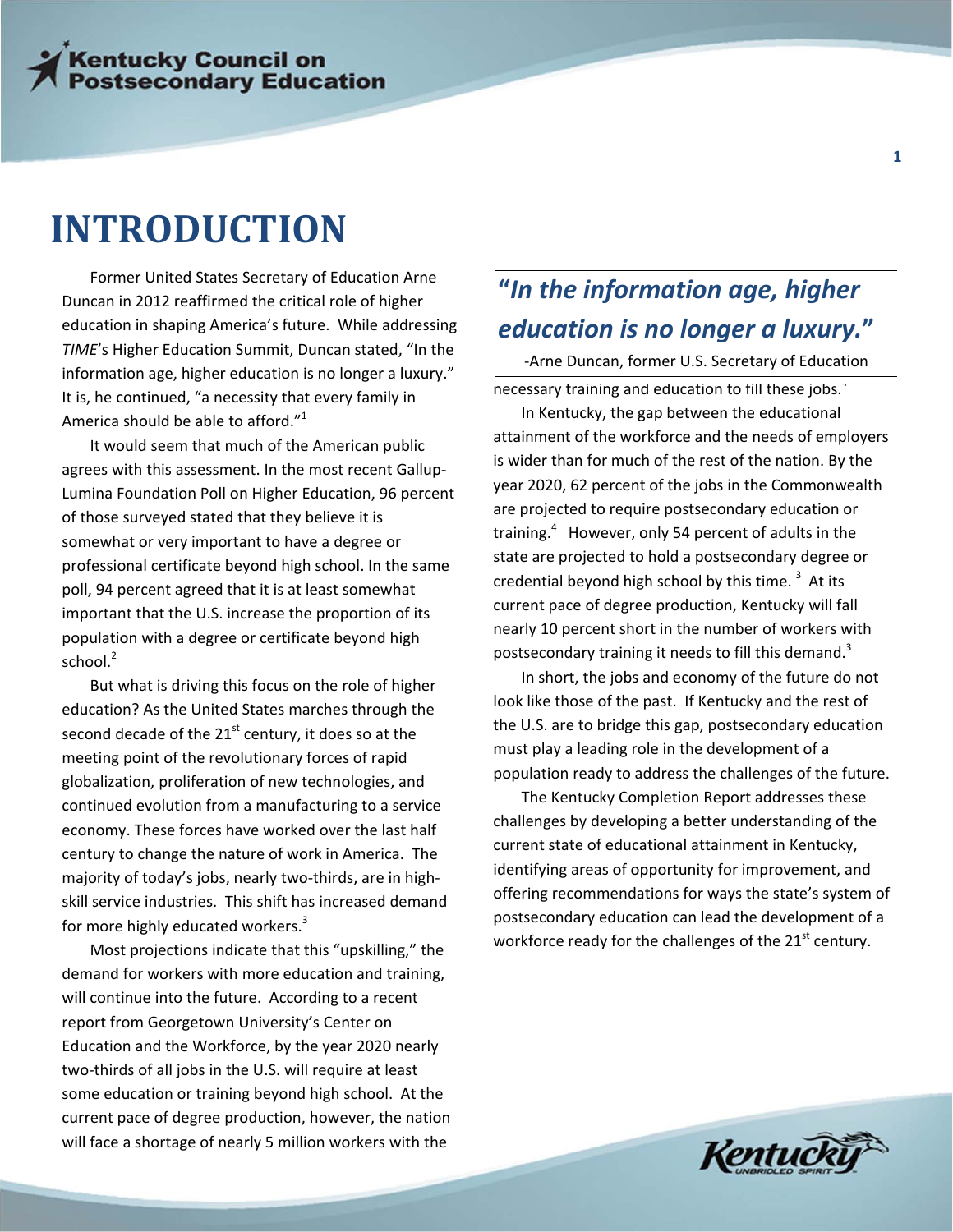## **PART I: DESCRIBING KENTUCKY**

### **EXECUTIVE SUMMARY**

The Kentucky Completion Report uses data from the Kentucky Postsecondary Education Data System (KPEDS) to describe the state of postsecondary degree and credential attainment in the Commonwealth. Ten‐year trends between Academic Years (AY) 2004‐05 and 2013‐ 14 are reported and analysis is given to provide a context for what these trends mean to the educational and economic health of Kentucky.

Part One of the Completion Report details the number and types of degrees and credentials produced during this 10‐year period and pays attention to trends among key demographics. Specifically, this analysis focuses on degrees and credentials as detailed by:

- $\div$  Degree and credential type
- ❖ Institutional sector
- Area of study
- ❖ Race/ethnicity
- Gender

Part Two places trends in degree and credential production in Kentucky into a larger context by comparing the growth in the total number of degrees and credentials earned in the state to the rest of the United States. Data for this section are drawn from the National Center for Education Statistics (NCES) Integrated Postsecondary Education Data System (IPEDS). The most recently available data in IPEDS is for AY 2012‐13, so 10‐year trends are analyzed between AY 2003‐04 and 2012‐13. Part Two of the report also assesses Kentucky's areas of strength in degree and credential production, identifies opportunities for improvement and poses questions for further investigation.

### **KEY FINDINGS**

- $\div$  The total number of degrees and credentials awarded in Kentucky has increased 53 percent since 2004‐05.
- The two‐year public sector had the largest growth (102 percent) in degrees and credentials awarded since 2004‐05.
- $\cdot$  The pace of growth in degrees and credentials has slowed in the last five years.
- $\triangleq$  Undergraduate certificates make up a much larger share of degrees and credentials awarded now than they did in 2004‐05, while baccalaureate degrees make up a much smaller share.
- $\cdot$  The number of degrees and credentials awarded in the trades, health and STEM fields all grew by more than 50 percent in the past 10 years ‐‐ 111 percent, 85 percent and 51 percent, respectively.
- ◆ Men still earn fewer degrees and credentials than women, but their growth in degree and credential attainment in the past five years outpaced women.
- $\cdot$  The number of degrees and credentials earned by Hispanic students has increased 125 percent since 2004‐05.
- Between 2003‐04 and 2012‐13 Kentucky's growth in degrees and credentials awarded ranked nationally:
	- $\circ$  8<sup>th</sup> in total growth at 59 percent
	- $\circ$  9<sup>th</sup> in two-year public sector growth at 112 percent
	- $\circ$  32<sup>nd</sup> in four-year public sector growth at 24 percent
	- $\circ$  5<sup>th</sup> in independent sector growth at 59 percent

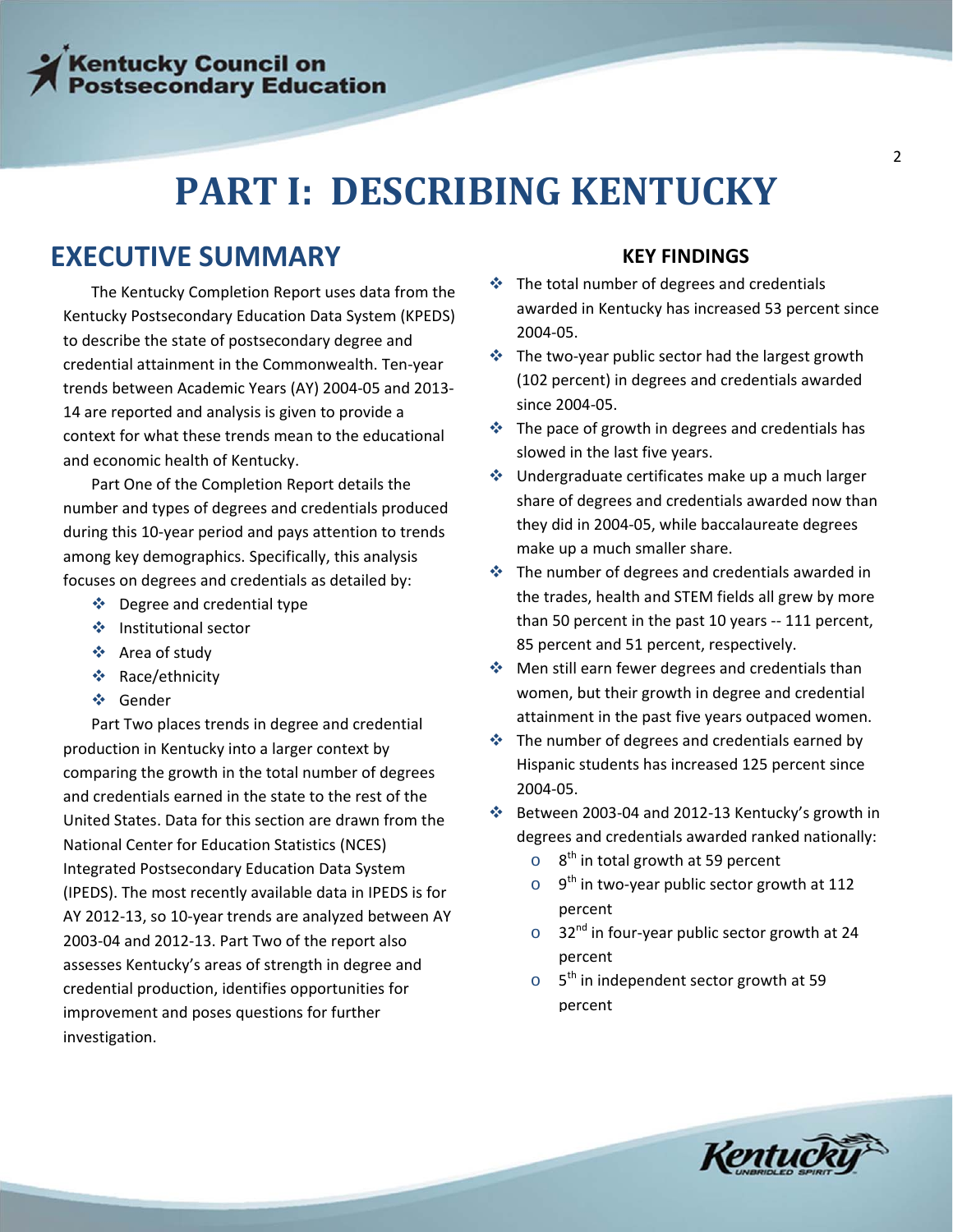### **TOTAL DEGREES & CREDENTIALS AWARDED**

*Table 1: Degrees & Credentials Awarded 2004‐05 to 2013‐14*

|                  | 04-05  | 05-06  | 06-07  | 07-08  | 08-09  | $09-10$ | $10 - 11$ | $11 - 12$ | $12 - 13$ | $13 - 14$ |
|------------------|--------|--------|--------|--------|--------|---------|-----------|-----------|-----------|-----------|
| Two-Year Public  | 15.741 | 19.805 | 20.970 | 22,782 | 22.744 | 24,838  | 27.813    | 28.544    | 28,469    | 31,715    |
| Four-Year Public | 21.631 | 22.691 | 22.948 | 23,122 | 23.309 | 23.688  | 24.571    | 25.495    | 25.774    | 26.057    |
| Independent      | 5.401  | 5.517  | 5,780  | 6.127  | 6.330  | 6.581   | 7.024     | 7.927     | 8.172     | 7.709     |
| Kentucky         | 42.773 | 48.013 | 49.698 | 52,031 | 52.383 | 55.107  | 59.408    | 61.966    | 62.415    | 65.481    |

*Source: Kentucky Postsecondary Education Data System.*

**The number of postsecondary degrees and credentials awarded in Kentucky rose dramatically in the past decade.** During this time, the number of degrees and credentials earned in the state grew from 42,773 in Academic Year (AY) 2004‐05 to more than 65,000 in AY 2013‐14, an increase of 53 percent.

In the past five years, there was a 19 percent increase in the total number of degrees and credentials awarded in Kentucky, up from 55,107 in 2009‐10 to 65,481 in 2013‐14. In the most recent academic year,

total degrees grew from 62,415 awarded in 2012‐13 to 65,481 in 2013‐14, an increase of nearly 5 percent.

A decade of sustained growth in degree production and an overall increase of more than 50 percent are important accomplishments for the state. Within these numbers, however, is also a cause for caution. In the past five years, the pace of growth in degree and credential production has slowed. Between 2004‐05 and 2008‐09, there was an average annual increase of 5.3 percent in degrees and credentials produced, and between 2009‐10 and 2013‐14 that pace slowed to an average increase of 4.6 percent annually.



*Figure 1: Total Degrees & Credentials Awarded* 

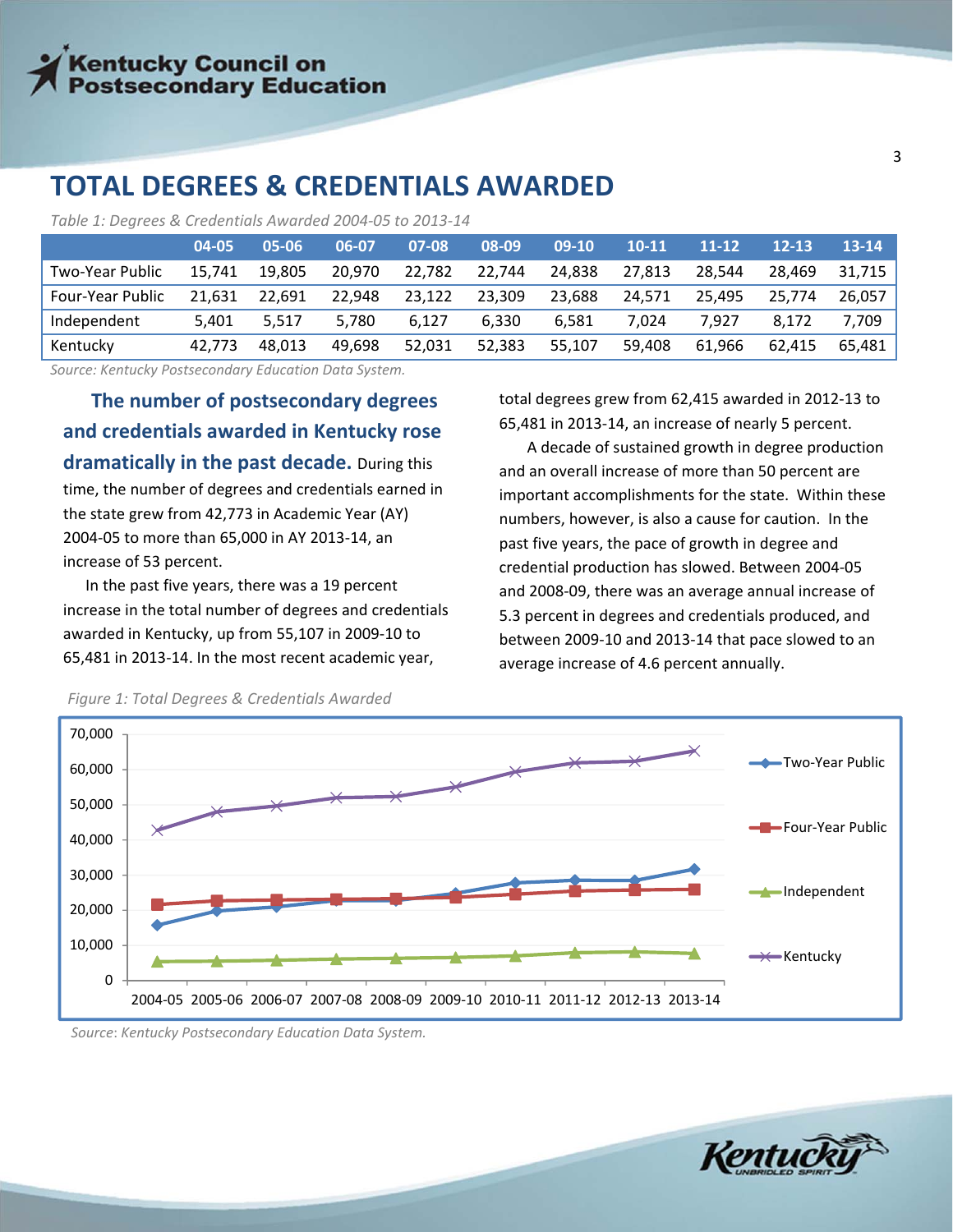### **GROWTH IN TOTAL DEGREES & CREDENTIALS AWARDED**

The rise in Kentucky's postsecondary degrees and credentials was driven by the two‐year public sector. In the past 10 years, there was an increase of more than 100 percent in degrees and credentials awarded in this sector, from 15,741 in 2004‐05, to 31,715 in 2013‐14. This growth was especially significant when compared to 10‐year increases of 20 percent in the four‐year public sector and 43 percent for the independents.

most progress in the past five years, followed by the The number of degrees and credentials awarded in all three sectors grew in the five years since 2009‐10, but the gap between the growth in the two‐year public sector and the others decreased significantly. With 28 percent growth, the two‐year public sector saw the independent sector with a 17 percent increase and the four‐year public sector with a 10 percent increase.

In the last year, there was an 11 percent increase in degrees produced in the two‐year public sector. This was again the largest growth across sectors. There was a 1 percent gain in degrees and credentials awarded between 2012‐13 and 2013‐14 at four‐year public institutions and a 6 percent decrease at independent institutions.

**In general, the past decade's average annual growth of 5 percent in degrees and credentials awarded was led by significant increases in the two‐year public sector and bolstered by steady gains at independent and four‐year public institutions.**



*Figure 2: Percent Change in Degrees & Credentials Awarded by Sector*



*Source: Kentucky Postsecondary Education Data System.*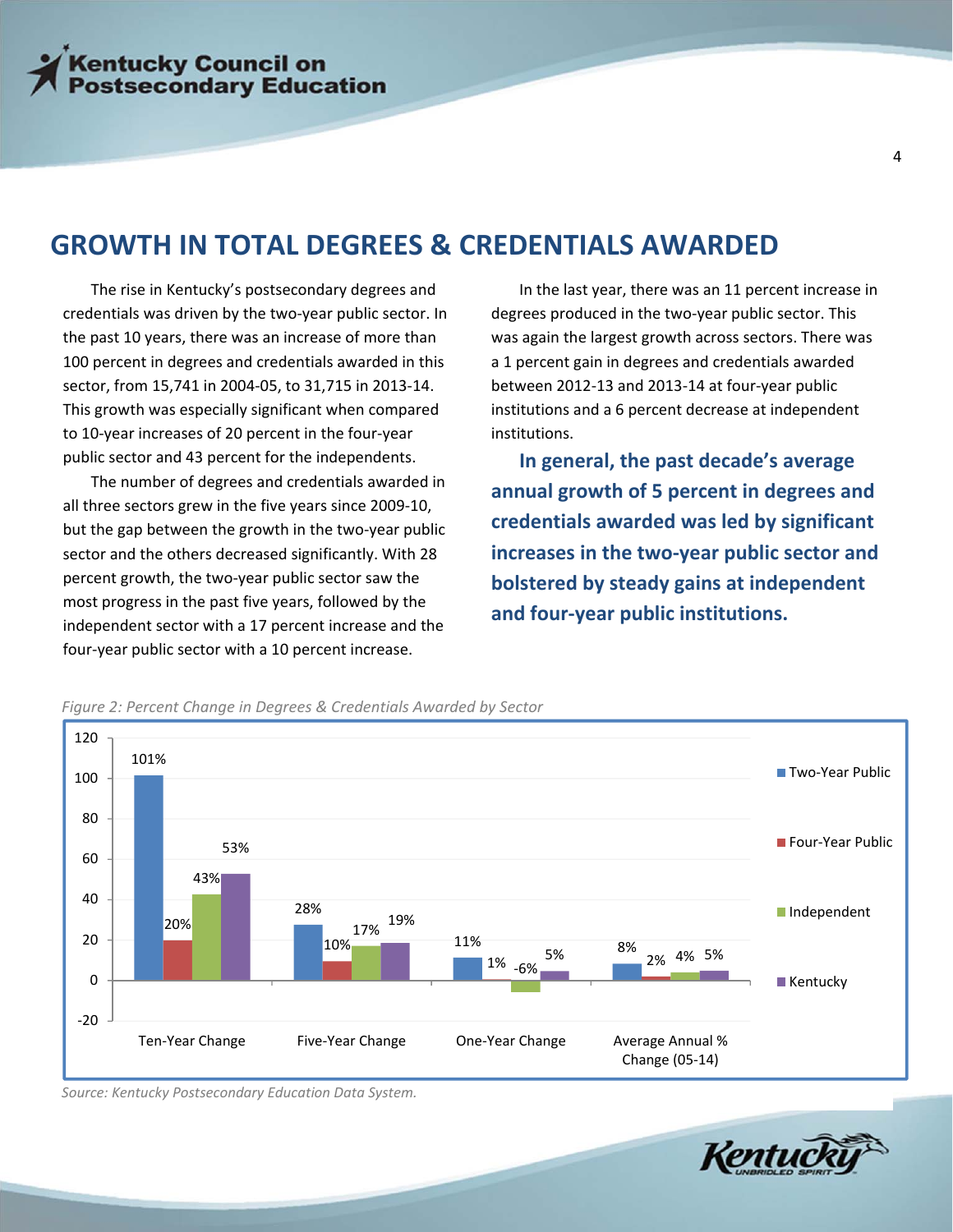### **TYPES OF DEGREES & CREDENTIALS AWARDED**

The largest 10‐year increase in degrees and credentials awarded came from growth in the number of certificates awarded. Between 2004‐05 and 2013‐ 14, the number of certificates grew by more than 12,000, an increase of 159 percent. Only postbaccalaureate certificates had a larger percentage increase. However, given the small number of these credentials (24 in 2004‐05 and 424 in 2013‐14), the growth in undergraduate certificates\* warrants greater attention. Post‐master's certificates also saw significant growth during this period. In fact, with an increase of 150 percent, this was the third‐fastest growing degree or credential in Kentucky between 2004‐05 and 2013‐14.

Of the eight degree and credential types in Figure 3, only diplomas decreased between 2004‐05 and 2013‐14.With a drop of less than 2 percent, however, this was a relatively small decline.

All other degrees and credentials grew during the last 10 years, but with varying degrees of intensity. Associate degrees awarded, for example, increased by nearly 52 percent, from 7,139 in 2004‐05 to 10,846 in 2013‐14. Doctoral degrees, master's/specialists and baccalaureate degrees all grew but more modestly. Doctorates were awarded at a 36 percent higher pace in 2013‐14 than in 2004‐05; master's/specialists awards increased by 27 percent; and baccalaureate degrees showed the slowest growth at 24 percent.

**A shift took place in the past 10 years in the types of degrees and credentials Kentucky students sought; away from four‐year degrees and toward alternative forms of degrees and credentials**.



*Figure 3: Degrees & Credentials Awarded by Type*

*Source: Kentucky Postsecondary Education Data System.*

\*Undergraduate certificates include certificates earned in less than one year, one but less than two years, and two but less than four years.

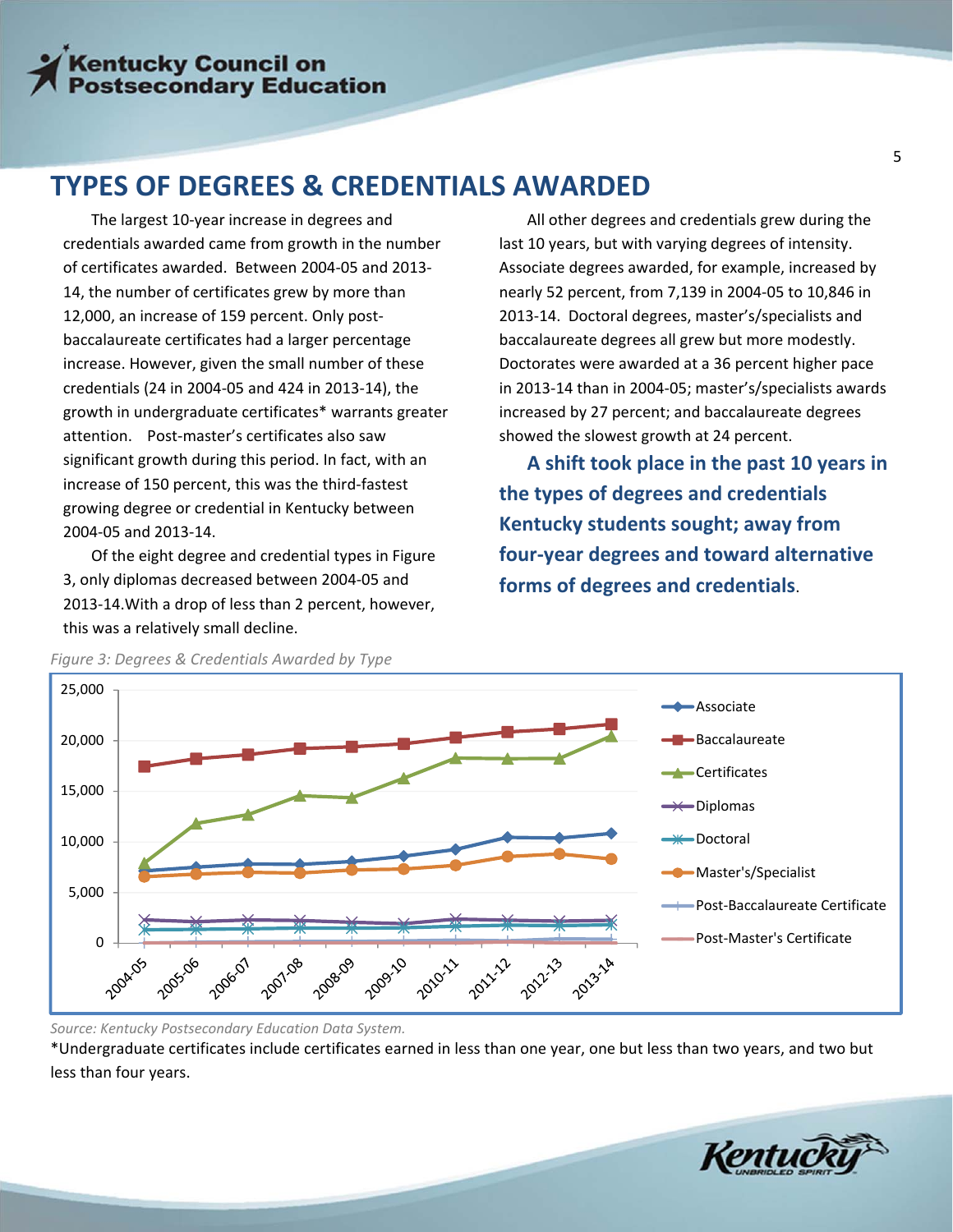### **There was <sup>a</sup> significant change in the mix of degree and credential types awarded in Kentucky**. As the

number of degrees and credentials awarded grew, the mix of degree and credential types earned in the state shifted as well. Between 2004‐05 and 2013‐14, the largest change occurred in the share of certificates awarded. In 2004‐05 certificates accounted for only 19 percent of all degrees and credentials awarded in the state, but by 2013‐14, undergraduate certificates accounted for 31 percent of postsecondary degrees and credentials awarded in Kentucky.

The second largest shift came in the share of baccalaureate degrees awarded. Between 2004‐05 and 2013‐14, there was an 8 percent decrease in degrees and credentials awarded at the baccalaureate level, a fall from 41 percent in 2004‐05 to 33 percent in 2013‐14. The share of diplomas, master's/specialists and doctoral degrees awarded also fell, but only slightly. Associate, post‐baccalaureate and post‐master's certificates remained relatively stagnant as a share of total degrees and credentials awarded.

The shift in the share of certificates and baccalaureate degrees awarded constitutes a significant change in educational outcomes for Kentucky. While 10 years ago bachelor degrees constituted almost half of all degrees and credentials awarded, they now account for only a third. Similarly, in 2004‐05 certificates accounted for less than 20 percent of all degrees and credentials awarded, but they now constitute nearly a third of all degrees and credentials awarded in Kentucky.

#### 17% 41% 19% 5% ■ 3% 15% ■ 0.06% ■ 0.04% **Associate Baccalaureate** Certificates Diploma Doctoral **Master's/Specialists** ■ Post-Baccalaureate Certificate ■ Post-Master's Certificate

#### *Figure 4: Share of Degrees & Credentials (04‐05)*

*Source: Kentucky Postsecondary Education Data System.*

*Figure 5: Share of Degrees & Credentials (13‐14)*



*Source: Kentucky Postsecondary Education Data System.*

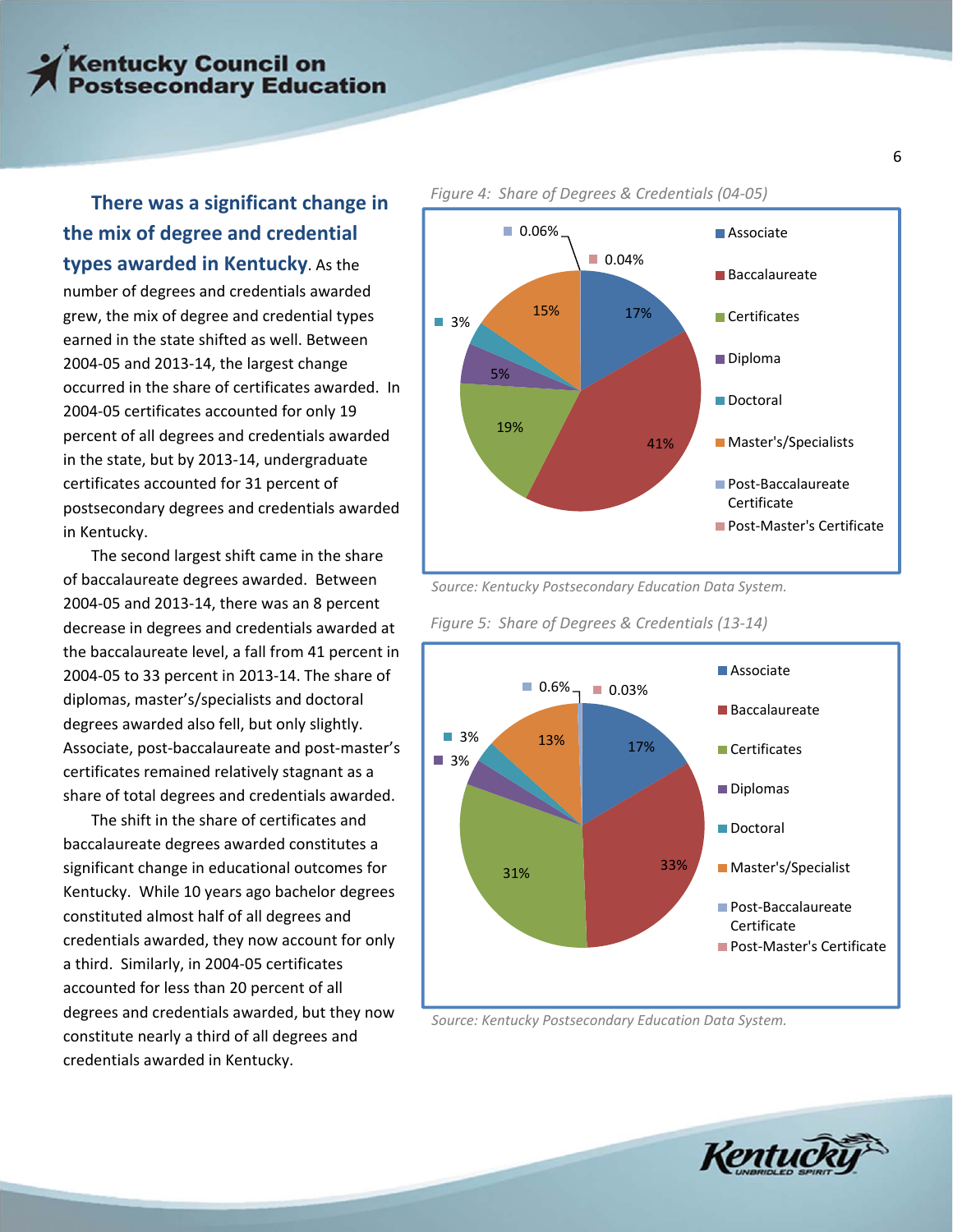### **DEGREES & CREDENTIALS BY FIELD OF STUDY**

**There were more degrees and credentials awarded in each of the seven major fields of study in 2013‐14 than in**

**2004‐05.** The largest percentage growth came from the trades\* followed by health and STEM degrees and credentials, all of which grew by more than 50 percent. Only education posted less than a double‐digit percentage growth. The percentage growth between 2004‐05 and 2013‐14 for each field of study is listed below:

- **❖** Trades: 111 percent
- Health: 85 percent
- STEM: 51 percent
- Arts and humanities: 46 percent
- Social and behavioral sciences: 39 percent
- ❖ Business and communication: 25 percent
- ❖ Education: 9 percent

In terms of the raw number of degrees and credentials awarded, the health field saw the largest 10‐ year increase followed very closely by the trades, both of which grew by more than 6,000. Arts and humanities, STEM and social and behavioral sciences all grew by more than 2,000 awards, while business and communication grew by just under the 2,000 degree mark. Education saw the smallest growth in degrees awarded at fewer than 500. Actual growth between 2004‐05 and 2013‐14 for each field is listed below:

- Health: 6,190
- Trades: 6,185
- Arts and humanities: 3,037
- $\div$  STEM: 2,747
- Social and behavioral sciences: 2,132
- $\cdot$  Business and communication: 1,856
- Education: 440





*Source: Kentucky Postsecondary Education Data System.*

\*Trades include personal and culinary services, security and protective services, construction trades, mechanic and repair technologies, *precision production, and transportation and materials moving.*

*\*\*"All Institutions" includes two‐year public, four‐year public and independent institutions.*

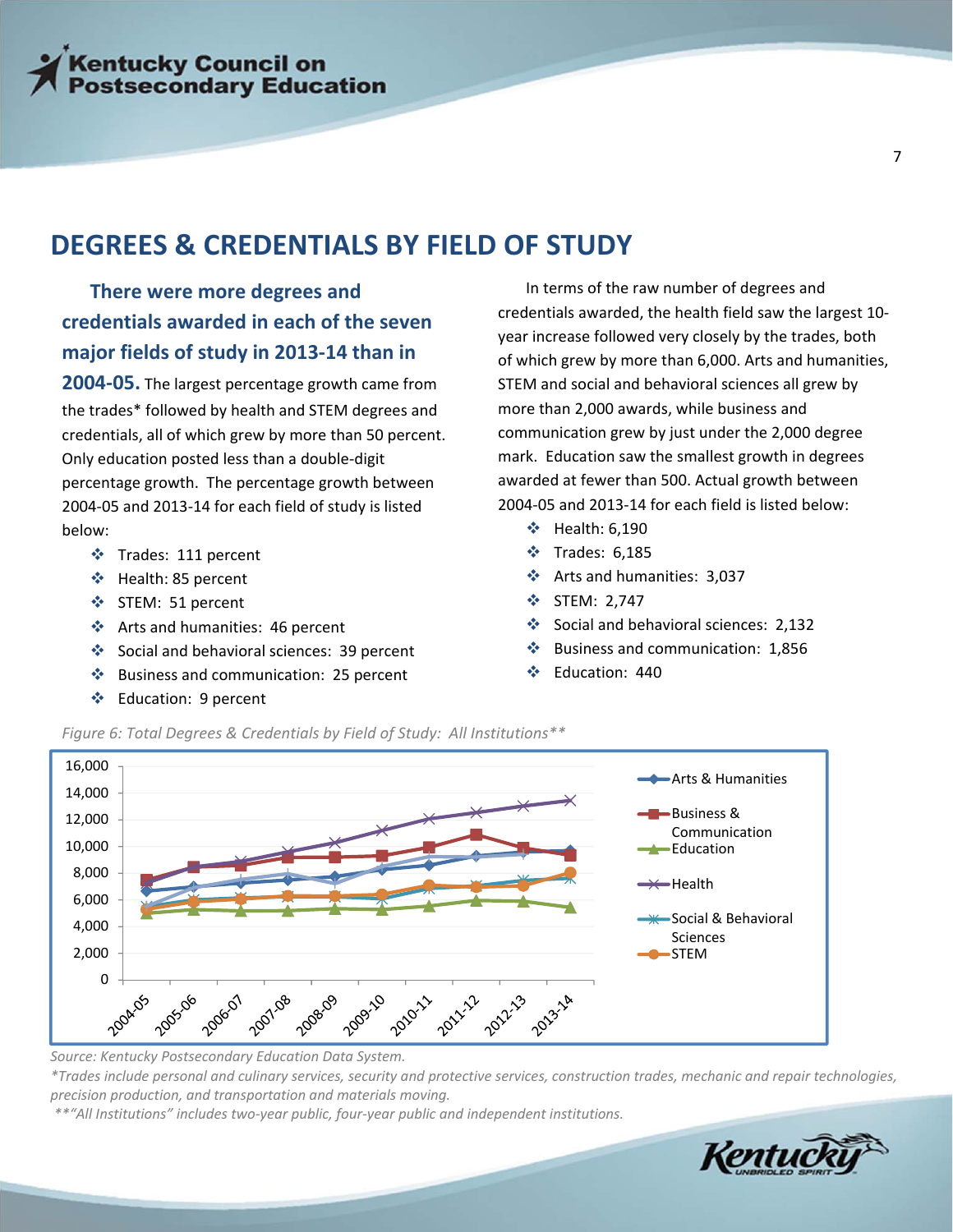### **The mix of degrees and credentials awarded in each of seven major fields of study remained relatively stable between 2004‐05 and 2013‐14.**

Only two fields of study made gains in the relative share of total degrees and credentials awarded in the state during this time. The largest of these came from the trades with a 5 percentage point gain, from 13 percent of all degrees and credentials awarded in 2004‐05 to 18 percent in 2013‐14. Degrees awarded in the health field showed the second‐largest growth in the share of overall degrees and credentials with a 4 percentage point increase, from 17 percent in 2004‐05 to 21 percent in 2013‐14.

 Four fields of study decreased in their share of overall degrees and credentials awarded between 2004‐05 and 2013‐14. The education field had the largest decrease with a 4 percentage point decline, from 12 percent of degrees and credentials awarded to 8 percent. Business and communication followed closely behind with a 3 percentage point drop, from 17 percent in 2004‐05 to 14 percent in 2013‐14. The share of both arts and humanities, with a decrease from 16 percent to 15 percent, and social and behavioral sciences, with a decrease from 13 percent to 12 percent, fell by 1 percentage point.

The only field of study that did not change in its share of overall degrees and credentials awarded was STEM. STEM degrees accounted for 12 percent of all degrees and credentials awarded in both 2004‐05 and 2013‐14.

*Figure 7: Share of Degrees & Credentials by Field of Study (04‐05)*



*Source: Kentucky Postsecondary Education Data System.*



*Figure 8: Share of Degrees & Credentials by Field of Study (13‐14)*

*Source: Kentucky Postsecondary Education Data System.*

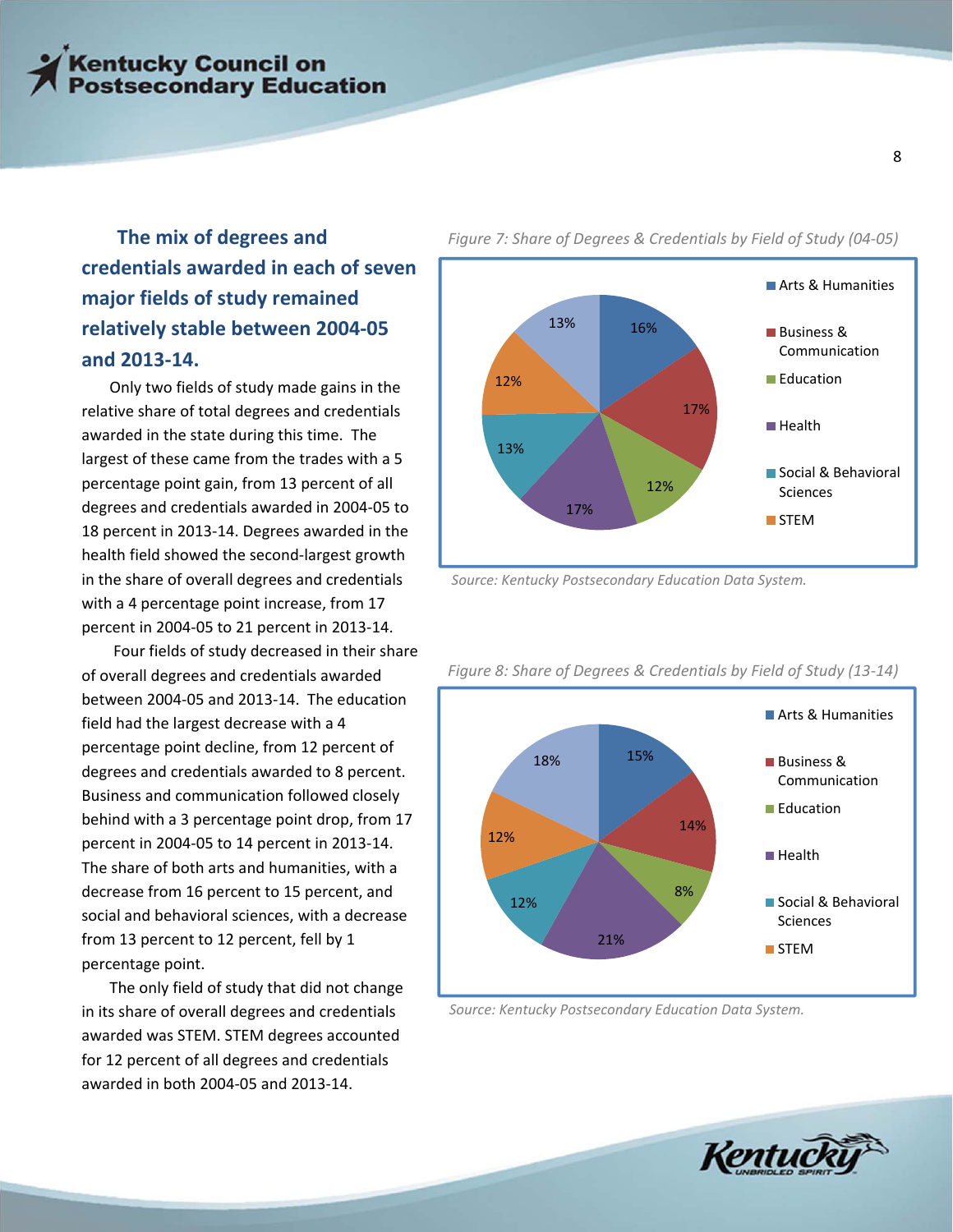### **DEGREES & CREDENTIALS EARNED BY GENDER**

### **In all three sectors, men had larger gains than women in the number of degrees and credentials earned since**

**2009‐10**. The number of degrees and credentials awarded to men in the two‐year public sector grew by 33 percent compared to a 23 percent growth for women. In the four‐year public sector, men's growth of 14 percent outpaced women's 8 percent gain. The smallest gender gap in degree and credential growth in the past five academic years occurred at independent institutions, with increases of 22 percent for men and 20 percent for women.

While men outpaced women in degree attainment growth, women still earned more degrees than men in every year between 2009‐10 and 2013‐14. The gap was significantly closed only in the two‐year public sector. 



*Figure 9: Five‐Year Percent Change* 

*Source: Kentucky Postsecondary Education Data System.*



*Figure 10: Total Degrees & Credentials Awarded by Sector & Gender*

*Source: Kentucky Postsecondary Education Data System*.

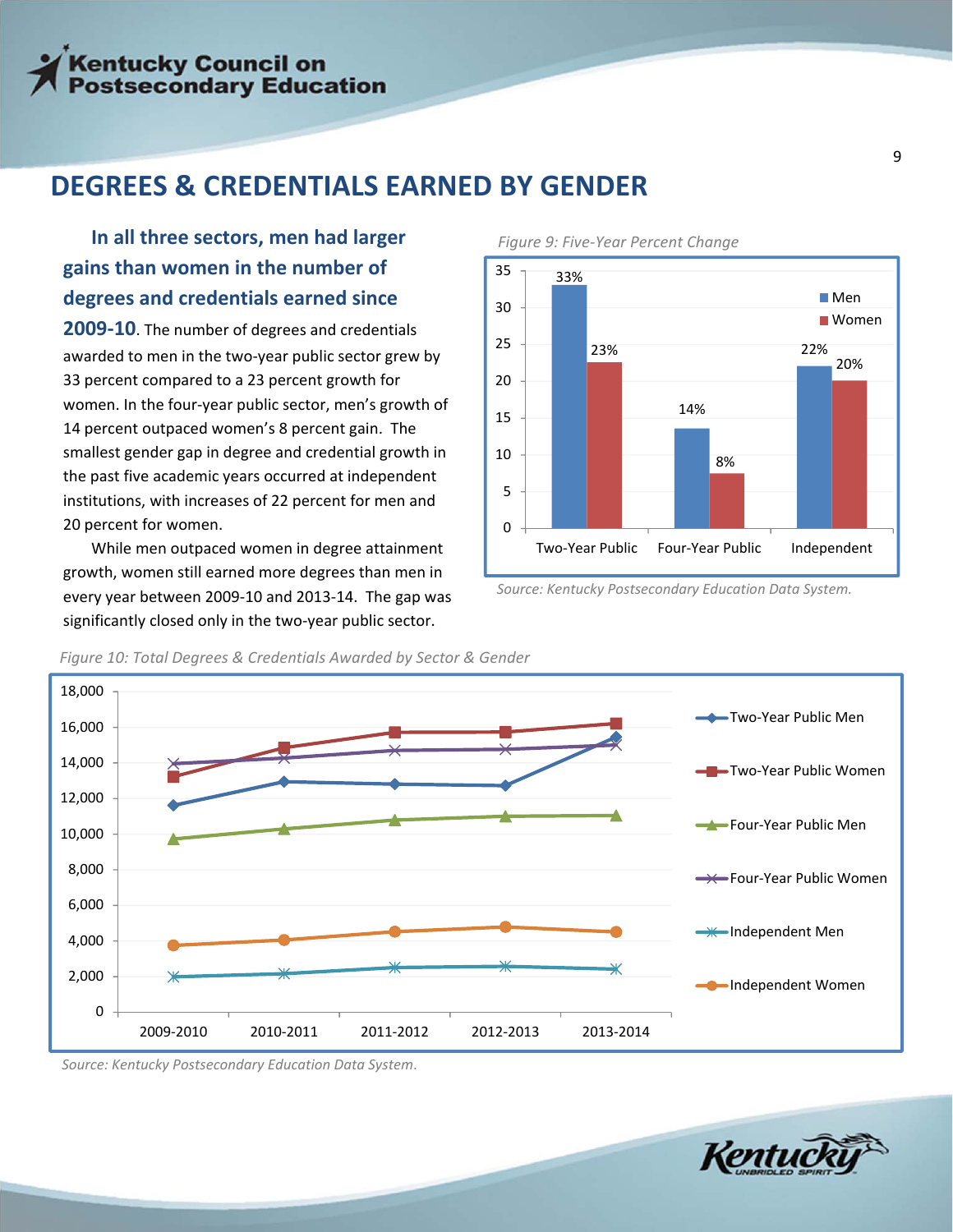### **DEGREES & CREDENTIALS EARNED BY RACE/ETHNICITY**

There was consistent growth in the number of degrees and credentials earned for the majority of racial/ethnic groups in the state between 2009‐10 and 2013‐14. During this time, the number of students who identified as Hispanic, black or white and earned a degree or credential increased in all three sectors. Trends were more mixed for students who identified as Asian, as there were increases in only two of three sectors.

The number of degrees and credentials earned by Hispanic students grew significantly in the last five years. This population showed the largest growth in all three sectors: 178 percent increase at two‐year public, 86 percent at four‐year public and 93 percent increase in the independent sector. Black and white students

showed similarly consistent, if not as dramatic, growth across sectors. Asian students obtained more degrees and credentials from the two‐and four‐year public systems but the number earned by Asian students at independent institutions decreased by 5 percent. Students identified in "other" racial categories grew significantly in four‐year public and independent institutions, but fell at two‐year public institutions.

 **Despite gains made by students across racial groups, the share of awards, as shown in Figure 12, has remained stable.**



*Figure 11: Five‐Year Change in Total Degrees & Credentials Awarded by Racial/Ethnic Group*

*Source: Kentucky Postsecondary Education Data System*.

\* Other includes students who identified as American Indian/Alaska native, native Hawaiian or other Pacific Islander, two or more *races, or unknown.*

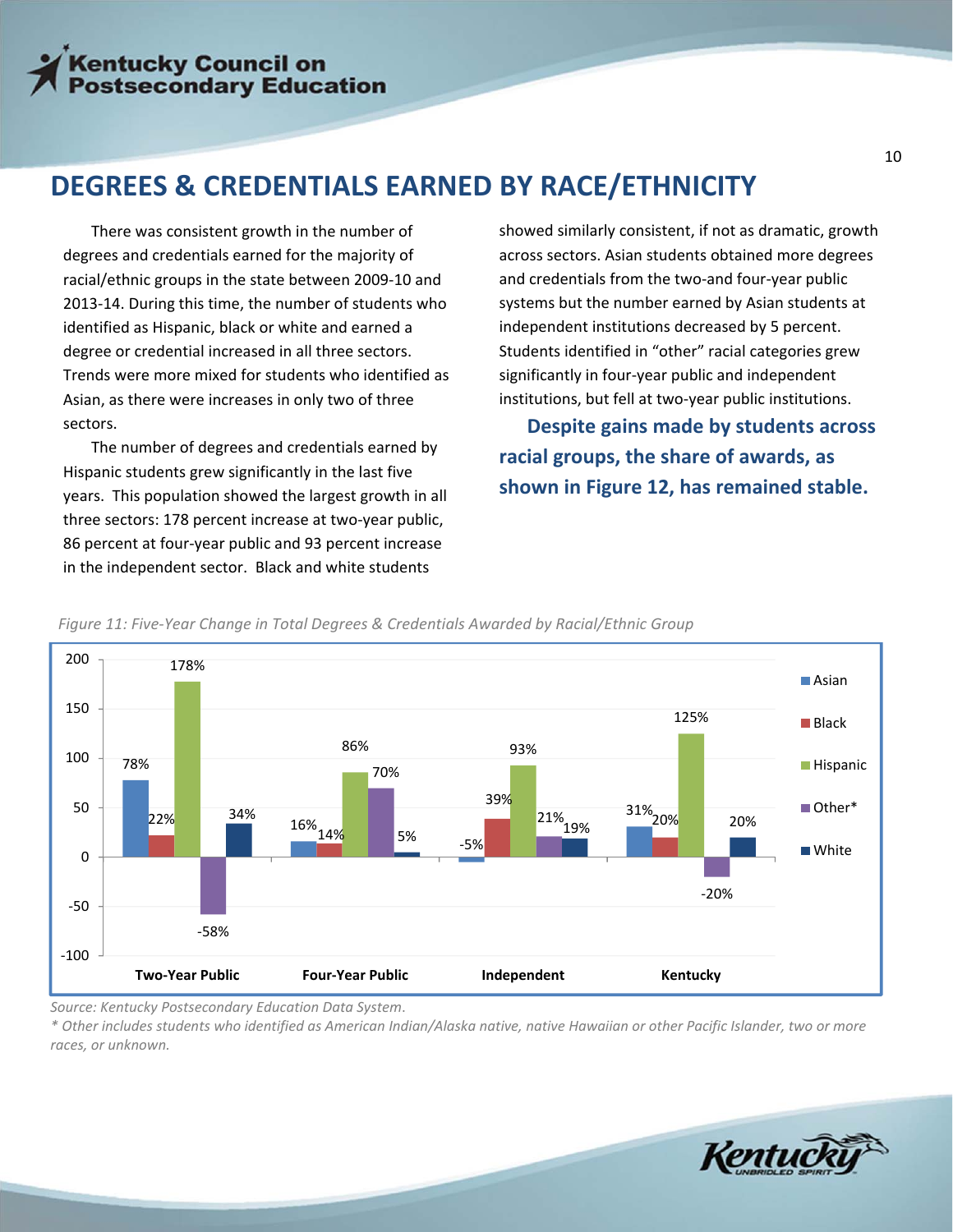

*Figure 12: Share of Degrees & Credentials Earned in Kentucky by Race/Ethnicity*

*Source: Kentucky Postsecondary Education Data System*.

\* Other includes students who identified as American Indian/Alaska native, native Hawaiian or other Pacific Islander, two or more *races, or unknown.*

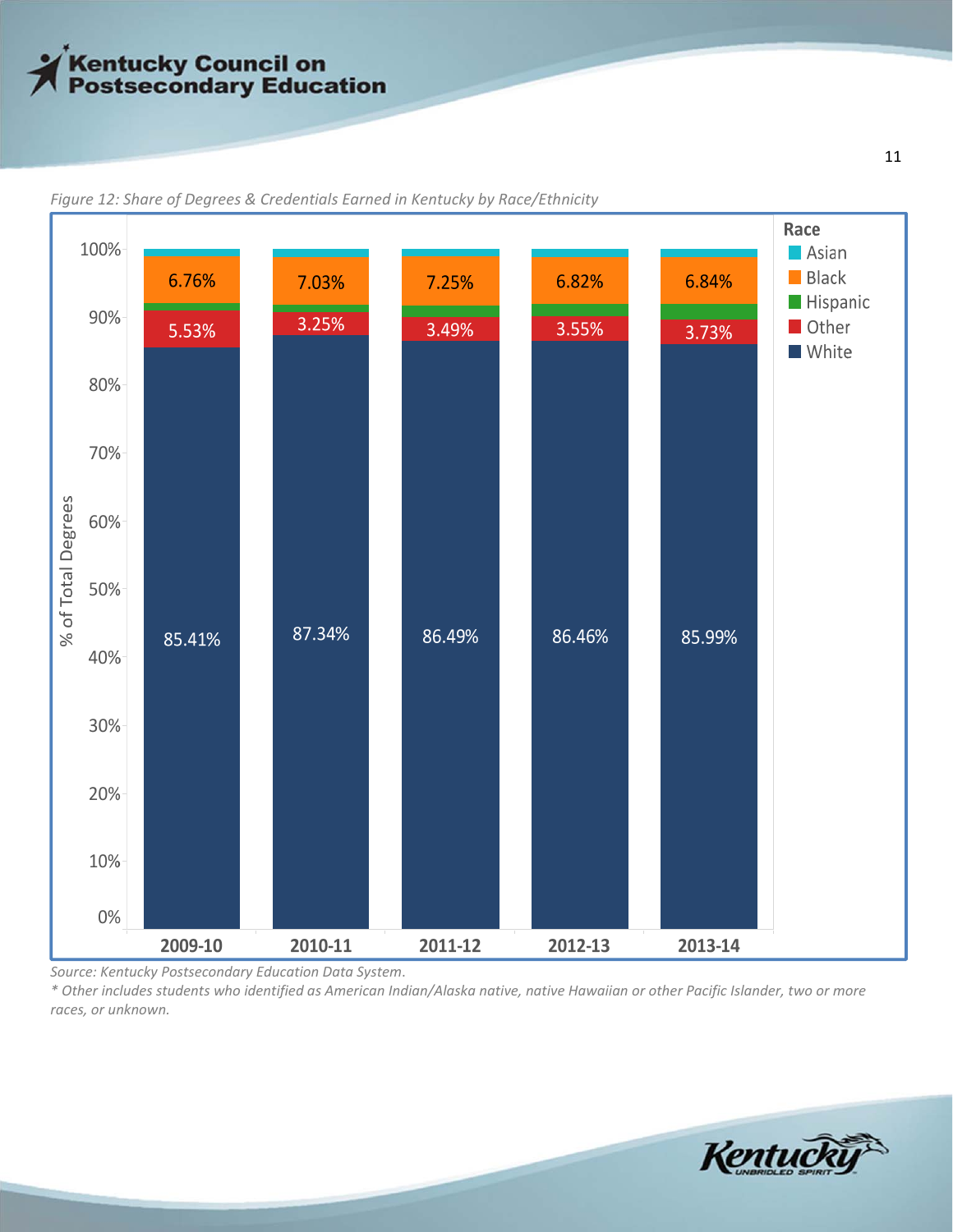## **PART II: KENTUCKY IN CONTEXT**

### **NATIONAL TRENDS IN DEGREE & CREDENTIAL PRODUCTION**

Kentucky's percentage of working‐age adults who hold a two‐year and four‐year college degree falls well below the national average.<sup>8</sup> This, coupled with demand for workers trained beyond high school, $^{1}$ means that Kentucky has work to do in catching up with the rest of the nation in developing a  $21<sup>st</sup>$  century workforce.

Figure 13 shows the annual percent change from the previous year in degrees and credentials awarded in Kentucky, as well as the national average during the post‐Recession years. Between 2008‐09 and 2012‐13, Kentucky and the national average posted positive growth every year. Kentucky grew more dramatically than the rest of the nation from 2009 to 2011, but the overall trend for the state was similar to the average for the rest of the nation.

Kentucky's growth in degrees and credentials earned between 2003‐04 and 2012‐13, as shown in Figures 14 through 17, ranks:

- $\cdot$  8<sup>th</sup> nationally in total growth at 59 percent
- $\div$  9<sup>th</sup> in two-year public sector growth at 112 percent
- ◆ 32<sup>nd</sup> in four-year public sector growth at 24 percent

 $\cdot$  5<sup>th</sup> in independent sector growth at 59 percent These trends are promising. Progress has been made, but work remains as Kentucky's level of postsecondary education attainment is below the nation and many other states.<sup>8</sup> Therefore, the rest of this report is dedicated to understanding the state's progress compared to the rest of the nation, and to offering recommendations for growing not just the number of degrees in the state, but also their impact.



Figure 13: Annual Percent Change from Previous Year in Degrees & Credentials Awarded - KY & the U.S.\*

*Source: National Center for Education Statistics Integrated Postsecondary Data System.*

\* National average calculated as the yearly average of total degrees and credentials produced in 50 states

for all institutions in the two-year public, four-year public, and four-year private, non-profit (independent) sectors.

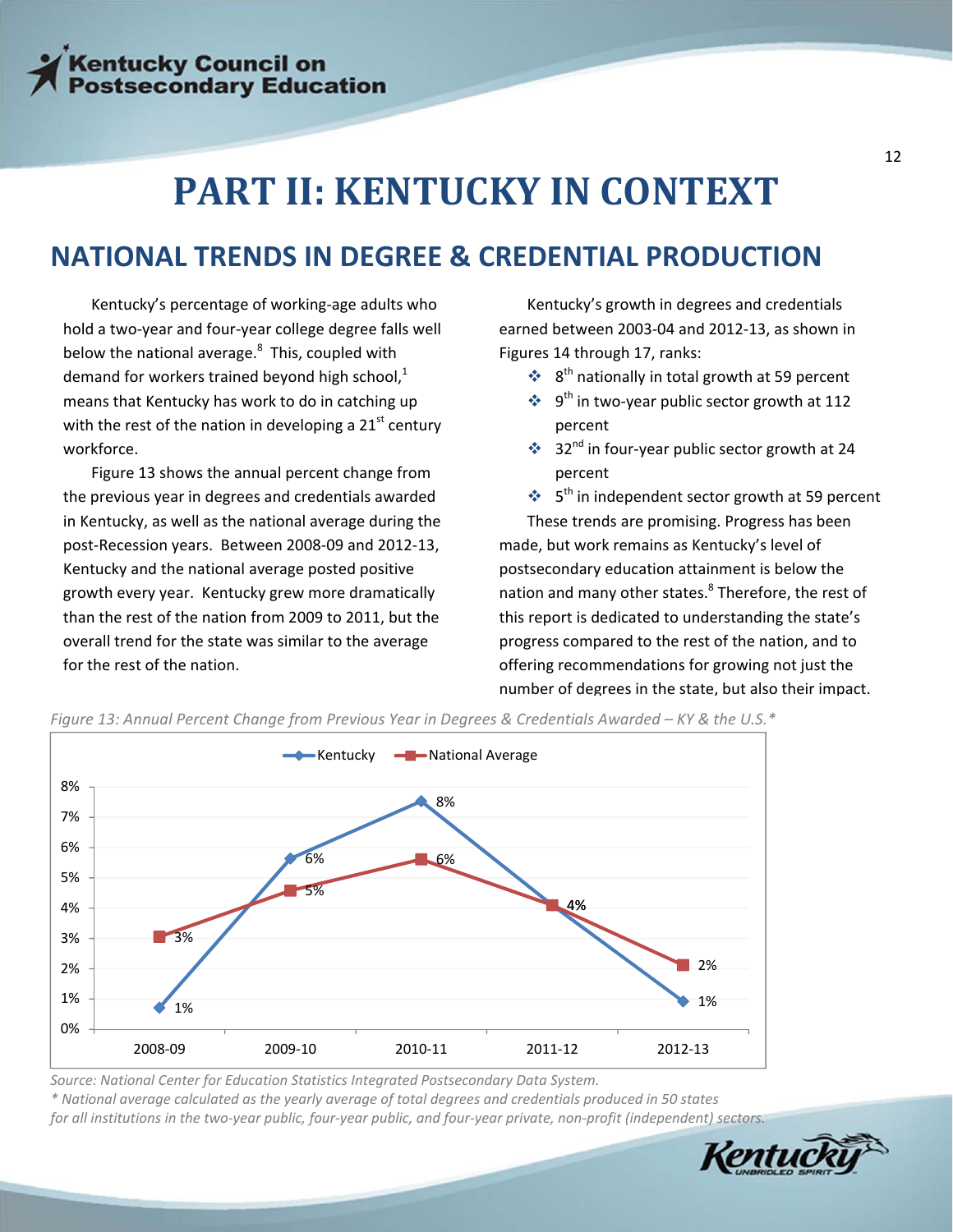| <b>State</b>          |             |            |      |      |                   |    |            |    |  |  |
|-----------------------|-------------|------------|------|------|-------------------|----|------------|----|--|--|
| <b>New Mexico</b>     |             |            |      | 84.2 |                   |    |            |    |  |  |
| <b>Arkansas</b>       |             |            |      | 71.1 |                   |    |            |    |  |  |
| Idaho                 |             | 67.9       |      |      |                   |    |            |    |  |  |
| Nevada                |             | 67.8       |      |      |                   |    |            |    |  |  |
| Virginia              |             | 64.5       |      |      |                   |    |            |    |  |  |
| <b>Tennessee</b>      | 61.2        |            |      |      |                   |    |            |    |  |  |
| Alaska                |             |            | 59.3 |      |                   |    |            |    |  |  |
| <b>KENTUCKY</b>       |             |            | 59.0 |      |                   |    |            |    |  |  |
| Utah                  |             |            | 55.9 |      |                   |    |            |    |  |  |
| Louisiana             |             |            | 50.5 |      |                   |    |            |    |  |  |
| <b>Texas</b>          |             | 49.5       |      |      |                   |    |            |    |  |  |
| Arizona               |             | 49.1       |      |      |                   |    |            |    |  |  |
| <b>Vermont</b>        |             | 47.6       |      |      |                   |    |            |    |  |  |
| Oregon                |             | 47.4       |      |      |                   |    |            |    |  |  |
| <b>Florida</b>        |             | 43.9       |      |      |                   |    |            |    |  |  |
| <b>Maryland</b>       |             | 43.0       |      |      |                   |    |            |    |  |  |
| <b>North Carolina</b> |             | 39.9       |      |      |                   |    |            |    |  |  |
| Indiana               |             | 37.8       |      |      |                   |    |            |    |  |  |
| Colorado              | 35.1        |            |      |      |                   |    |            |    |  |  |
| Wyoming               | 35.1        |            |      |      |                   |    |            |    |  |  |
| Washington            | 33.5        |            |      |      |                   |    |            |    |  |  |
| <b>New Jersey</b>     | 33.3        |            |      |      |                   |    |            |    |  |  |
| Nebraska              | 32.6        |            |      |      |                   |    |            |    |  |  |
| <b>Mississippi</b>    | 30.9        |            |      |      |                   |    |            |    |  |  |
| <b>Connecticut</b>    | 30.0        |            |      |      |                   |    |            |    |  |  |
| Hawaii                | 30.0        |            |      |      |                   |    |            |    |  |  |
| Georgia               | 29.2        |            |      |      |                   |    |            |    |  |  |
| <b>Delaware</b>       | 28.9        |            |      |      |                   |    |            |    |  |  |
| <b>Maine</b>          | 28.7        |            |      |      |                   |    |            |    |  |  |
| <b>Missouri</b>       | 28.4        |            |      |      |                   |    |            |    |  |  |
| Ohio                  | 28.2        |            |      |      |                   |    |            |    |  |  |
| Pennsylvania          | 28.0        |            |      |      |                   |    |            |    |  |  |
| California            | 27.6        |            |      |      |                   |    |            |    |  |  |
| lowa                  | 26.4        |            |      |      |                   |    |            |    |  |  |
| <b>South Carolina</b> | 26.0        |            |      |      |                   |    |            |    |  |  |
| <b>Massachusetts</b>  | 25.9        |            |      |      |                   |    |            |    |  |  |
| <b>Kansas</b>         | 25.9        |            |      |      |                   |    |            |    |  |  |
| <b>Minnesota</b>      | 24.7        |            |      |      |                   |    |            |    |  |  |
| <b>New Hampshire</b>  | 24.5        |            |      |      |                   |    |            |    |  |  |
| <b>Illinois</b>       | 24.5        |            |      |      |                   |    |            |    |  |  |
| <b>North Dakota</b>   | 23.1        |            |      |      |                   |    |            |    |  |  |
| Oklahoma              | 23.1        |            |      |      |                   |    |            |    |  |  |
| <b>South Dakota</b>   | 22.1        |            |      |      |                   |    |            |    |  |  |
| Michigan              | 21.4        |            |      |      |                   |    |            |    |  |  |
| <b>New York</b>       | 20.8        |            |      |      |                   |    |            |    |  |  |
| Alabama               | 19.8        |            |      |      |                   |    |            |    |  |  |
| <b>Rhode Island</b>   | 18.3        |            |      |      |                   |    |            |    |  |  |
| <b>West Virginia</b>  | 17.8        |            |      |      |                   |    |            |    |  |  |
| <b>Montana</b>        | 17.4        |            |      |      |                   |    |            |    |  |  |
| Wisconsin             | 16.4        |            |      |      |                   |    |            |    |  |  |
|                       | $10\,$<br>0 | ${\bf 20}$ | 30   | 40   | 50                | 60 | ${\bf 70}$ | 80 |  |  |
|                       |             |            |      |      | Ten-Year % Change |    |            |    |  |  |

*Figure 14: Percent Change in Degrees & Credentials at All Institutions (03‐04) – (12‐13)\**

*Source: National Center for Education Statistics Integrated Postsecondary Education Data System.*

\* "All Institutions" includes those in the two-year public, four-year public and four-year private non-profit (independent) sectors.

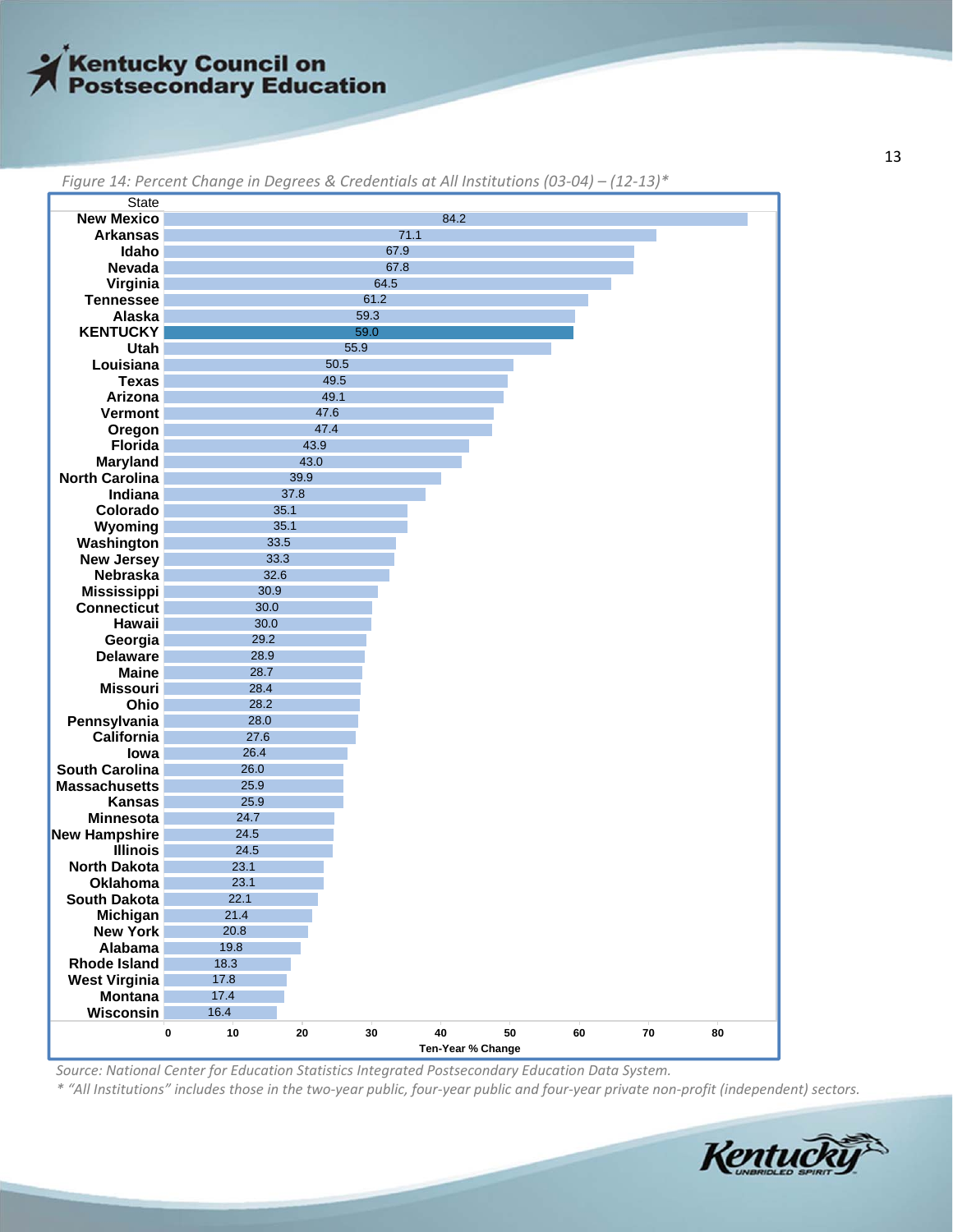| Louisiana<br>244.6<br><b>New Mexico</b><br>205.6<br>185.2<br><b>Tennessee</b><br>136.2<br>Indiana<br>121.9<br>Idaho<br><b>Arkansas</b><br>118.1<br>112.5<br>Virginia<br><b>KENTUCKY</b><br>112.4<br>104.9<br>Oregon<br>Nevada<br>86.6<br><b>Connecticut</b><br>75.6<br>70.9<br>Maryland<br>66.6<br>Arizona<br>Michigan<br>64.4<br><b>Texas</b><br>61.4<br><b>Maine</b><br>59.9<br><b>Rhode Island</b><br>54.8<br>54.4<br>Nebraska<br><b>New Jersey</b><br>54.3<br>Vermont<br>54.1<br><b>West Virginia</b><br>53.8<br>52.2<br>Ohio<br>Colorado<br>49.0<br>48.9<br><b>Utah</b><br><b>Missouri</b><br>48.1<br>47.4<br>Wyoming<br><b>North Carolina</b><br>46.6<br>43.9<br><b>Mississippi</b><br>42.7<br><b>Illinois</b><br>Pennsylvania<br>42.1<br>38.8<br>California<br>36.1<br><b>Kansas</b><br><b>Massachusetts</b><br>35.2<br>Hawaii<br>35.0<br>34.2<br>lowa<br><b>South Carolina</b><br>34.0<br><b>Delaware</b><br>32.9<br>31.7<br><b>New York</b><br><b>Minnesota</b><br>28.0<br><b>Oklahoma</b><br>28.0<br>23.4<br>Alabama<br>17.0<br>South Dakota 13.9<br>Montana 13.7<br>Georgia 11.4<br><b>Washington 7.1</b><br>Wisconsin 2.8<br>50<br>100<br>150<br>0<br>Ten-Year % Change | <b>State</b>         |  |  |  |
|-------------------------------------------------------------------------------------------------------------------------------------------------------------------------------------------------------------------------------------------------------------------------------------------------------------------------------------------------------------------------------------------------------------------------------------------------------------------------------------------------------------------------------------------------------------------------------------------------------------------------------------------------------------------------------------------------------------------------------------------------------------------------------------------------------------------------------------------------------------------------------------------------------------------------------------------------------------------------------------------------------------------------------------------------------------------------------------------------------------------------------------------------------------------------------------|----------------------|--|--|--|
|                                                                                                                                                                                                                                                                                                                                                                                                                                                                                                                                                                                                                                                                                                                                                                                                                                                                                                                                                                                                                                                                                                                                                                                     |                      |  |  |  |
|                                                                                                                                                                                                                                                                                                                                                                                                                                                                                                                                                                                                                                                                                                                                                                                                                                                                                                                                                                                                                                                                                                                                                                                     |                      |  |  |  |
|                                                                                                                                                                                                                                                                                                                                                                                                                                                                                                                                                                                                                                                                                                                                                                                                                                                                                                                                                                                                                                                                                                                                                                                     |                      |  |  |  |
|                                                                                                                                                                                                                                                                                                                                                                                                                                                                                                                                                                                                                                                                                                                                                                                                                                                                                                                                                                                                                                                                                                                                                                                     |                      |  |  |  |
|                                                                                                                                                                                                                                                                                                                                                                                                                                                                                                                                                                                                                                                                                                                                                                                                                                                                                                                                                                                                                                                                                                                                                                                     |                      |  |  |  |
|                                                                                                                                                                                                                                                                                                                                                                                                                                                                                                                                                                                                                                                                                                                                                                                                                                                                                                                                                                                                                                                                                                                                                                                     |                      |  |  |  |
|                                                                                                                                                                                                                                                                                                                                                                                                                                                                                                                                                                                                                                                                                                                                                                                                                                                                                                                                                                                                                                                                                                                                                                                     |                      |  |  |  |
|                                                                                                                                                                                                                                                                                                                                                                                                                                                                                                                                                                                                                                                                                                                                                                                                                                                                                                                                                                                                                                                                                                                                                                                     |                      |  |  |  |
|                                                                                                                                                                                                                                                                                                                                                                                                                                                                                                                                                                                                                                                                                                                                                                                                                                                                                                                                                                                                                                                                                                                                                                                     |                      |  |  |  |
|                                                                                                                                                                                                                                                                                                                                                                                                                                                                                                                                                                                                                                                                                                                                                                                                                                                                                                                                                                                                                                                                                                                                                                                     |                      |  |  |  |
|                                                                                                                                                                                                                                                                                                                                                                                                                                                                                                                                                                                                                                                                                                                                                                                                                                                                                                                                                                                                                                                                                                                                                                                     |                      |  |  |  |
|                                                                                                                                                                                                                                                                                                                                                                                                                                                                                                                                                                                                                                                                                                                                                                                                                                                                                                                                                                                                                                                                                                                                                                                     |                      |  |  |  |
|                                                                                                                                                                                                                                                                                                                                                                                                                                                                                                                                                                                                                                                                                                                                                                                                                                                                                                                                                                                                                                                                                                                                                                                     |                      |  |  |  |
|                                                                                                                                                                                                                                                                                                                                                                                                                                                                                                                                                                                                                                                                                                                                                                                                                                                                                                                                                                                                                                                                                                                                                                                     |                      |  |  |  |
|                                                                                                                                                                                                                                                                                                                                                                                                                                                                                                                                                                                                                                                                                                                                                                                                                                                                                                                                                                                                                                                                                                                                                                                     |                      |  |  |  |
|                                                                                                                                                                                                                                                                                                                                                                                                                                                                                                                                                                                                                                                                                                                                                                                                                                                                                                                                                                                                                                                                                                                                                                                     |                      |  |  |  |
|                                                                                                                                                                                                                                                                                                                                                                                                                                                                                                                                                                                                                                                                                                                                                                                                                                                                                                                                                                                                                                                                                                                                                                                     |                      |  |  |  |
|                                                                                                                                                                                                                                                                                                                                                                                                                                                                                                                                                                                                                                                                                                                                                                                                                                                                                                                                                                                                                                                                                                                                                                                     |                      |  |  |  |
|                                                                                                                                                                                                                                                                                                                                                                                                                                                                                                                                                                                                                                                                                                                                                                                                                                                                                                                                                                                                                                                                                                                                                                                     |                      |  |  |  |
|                                                                                                                                                                                                                                                                                                                                                                                                                                                                                                                                                                                                                                                                                                                                                                                                                                                                                                                                                                                                                                                                                                                                                                                     |                      |  |  |  |
|                                                                                                                                                                                                                                                                                                                                                                                                                                                                                                                                                                                                                                                                                                                                                                                                                                                                                                                                                                                                                                                                                                                                                                                     |                      |  |  |  |
|                                                                                                                                                                                                                                                                                                                                                                                                                                                                                                                                                                                                                                                                                                                                                                                                                                                                                                                                                                                                                                                                                                                                                                                     |                      |  |  |  |
|                                                                                                                                                                                                                                                                                                                                                                                                                                                                                                                                                                                                                                                                                                                                                                                                                                                                                                                                                                                                                                                                                                                                                                                     |                      |  |  |  |
|                                                                                                                                                                                                                                                                                                                                                                                                                                                                                                                                                                                                                                                                                                                                                                                                                                                                                                                                                                                                                                                                                                                                                                                     |                      |  |  |  |
|                                                                                                                                                                                                                                                                                                                                                                                                                                                                                                                                                                                                                                                                                                                                                                                                                                                                                                                                                                                                                                                                                                                                                                                     |                      |  |  |  |
|                                                                                                                                                                                                                                                                                                                                                                                                                                                                                                                                                                                                                                                                                                                                                                                                                                                                                                                                                                                                                                                                                                                                                                                     |                      |  |  |  |
|                                                                                                                                                                                                                                                                                                                                                                                                                                                                                                                                                                                                                                                                                                                                                                                                                                                                                                                                                                                                                                                                                                                                                                                     |                      |  |  |  |
|                                                                                                                                                                                                                                                                                                                                                                                                                                                                                                                                                                                                                                                                                                                                                                                                                                                                                                                                                                                                                                                                                                                                                                                     |                      |  |  |  |
|                                                                                                                                                                                                                                                                                                                                                                                                                                                                                                                                                                                                                                                                                                                                                                                                                                                                                                                                                                                                                                                                                                                                                                                     |                      |  |  |  |
|                                                                                                                                                                                                                                                                                                                                                                                                                                                                                                                                                                                                                                                                                                                                                                                                                                                                                                                                                                                                                                                                                                                                                                                     |                      |  |  |  |
|                                                                                                                                                                                                                                                                                                                                                                                                                                                                                                                                                                                                                                                                                                                                                                                                                                                                                                                                                                                                                                                                                                                                                                                     |                      |  |  |  |
|                                                                                                                                                                                                                                                                                                                                                                                                                                                                                                                                                                                                                                                                                                                                                                                                                                                                                                                                                                                                                                                                                                                                                                                     |                      |  |  |  |
|                                                                                                                                                                                                                                                                                                                                                                                                                                                                                                                                                                                                                                                                                                                                                                                                                                                                                                                                                                                                                                                                                                                                                                                     |                      |  |  |  |
|                                                                                                                                                                                                                                                                                                                                                                                                                                                                                                                                                                                                                                                                                                                                                                                                                                                                                                                                                                                                                                                                                                                                                                                     |                      |  |  |  |
|                                                                                                                                                                                                                                                                                                                                                                                                                                                                                                                                                                                                                                                                                                                                                                                                                                                                                                                                                                                                                                                                                                                                                                                     |                      |  |  |  |
|                                                                                                                                                                                                                                                                                                                                                                                                                                                                                                                                                                                                                                                                                                                                                                                                                                                                                                                                                                                                                                                                                                                                                                                     |                      |  |  |  |
|                                                                                                                                                                                                                                                                                                                                                                                                                                                                                                                                                                                                                                                                                                                                                                                                                                                                                                                                                                                                                                                                                                                                                                                     |                      |  |  |  |
|                                                                                                                                                                                                                                                                                                                                                                                                                                                                                                                                                                                                                                                                                                                                                                                                                                                                                                                                                                                                                                                                                                                                                                                     |                      |  |  |  |
|                                                                                                                                                                                                                                                                                                                                                                                                                                                                                                                                                                                                                                                                                                                                                                                                                                                                                                                                                                                                                                                                                                                                                                                     |                      |  |  |  |
|                                                                                                                                                                                                                                                                                                                                                                                                                                                                                                                                                                                                                                                                                                                                                                                                                                                                                                                                                                                                                                                                                                                                                                                     | <b>New Hampshire</b> |  |  |  |
|                                                                                                                                                                                                                                                                                                                                                                                                                                                                                                                                                                                                                                                                                                                                                                                                                                                                                                                                                                                                                                                                                                                                                                                     |                      |  |  |  |
|                                                                                                                                                                                                                                                                                                                                                                                                                                                                                                                                                                                                                                                                                                                                                                                                                                                                                                                                                                                                                                                                                                                                                                                     |                      |  |  |  |
|                                                                                                                                                                                                                                                                                                                                                                                                                                                                                                                                                                                                                                                                                                                                                                                                                                                                                                                                                                                                                                                                                                                                                                                     |                      |  |  |  |
|                                                                                                                                                                                                                                                                                                                                                                                                                                                                                                                                                                                                                                                                                                                                                                                                                                                                                                                                                                                                                                                                                                                                                                                     |                      |  |  |  |
|                                                                                                                                                                                                                                                                                                                                                                                                                                                                                                                                                                                                                                                                                                                                                                                                                                                                                                                                                                                                                                                                                                                                                                                     |                      |  |  |  |
|                                                                                                                                                                                                                                                                                                                                                                                                                                                                                                                                                                                                                                                                                                                                                                                                                                                                                                                                                                                                                                                                                                                                                                                     |                      |  |  |  |
|                                                                                                                                                                                                                                                                                                                                                                                                                                                                                                                                                                                                                                                                                                                                                                                                                                                                                                                                                                                                                                                                                                                                                                                     |                      |  |  |  |
|                                                                                                                                                                                                                                                                                                                                                                                                                                                                                                                                                                                                                                                                                                                                                                                                                                                                                                                                                                                                                                                                                                                                                                                     |                      |  |  |  |

Figure 15: Percent Change in Degrees & Credentials at Two-Year Publics (03-04) - (12-13)\*

*Source: National Center for Education Statistics Integrated Postsecondary Education Data System. \* Alaska excluded as outlier at 921 percent growth.*

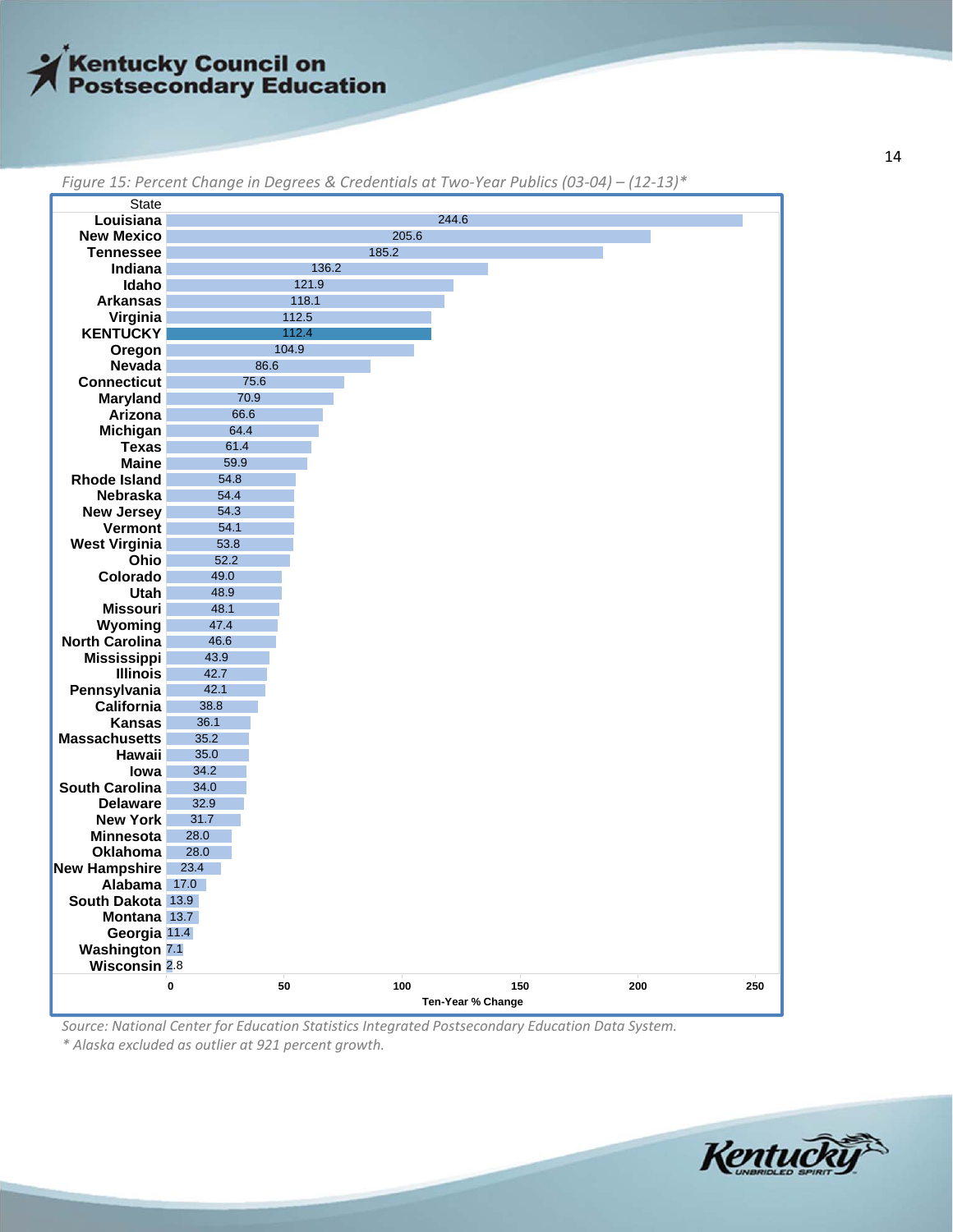

| <b>State</b>                                |              |      |    |                   |     |     |     |
|---------------------------------------------|--------------|------|----|-------------------|-----|-----|-----|
| <b>Florida</b>                              |              |      |    | 144.2             |     |     |     |
| Washington                                  |              | 77.7 |    |                   |     |     |     |
| Nevada                                      |              | 58.0 |    |                   |     |     |     |
| <b>Arkansas</b>                             |              | 55.9 |    |                   |     |     |     |
| Alaska                                      |              | 53.2 |    |                   |     |     |     |
| <b>Texas</b>                                |              | 51.0 |    |                   |     |     |     |
| <b>North Dakota</b>                         |              | 50.6 |    |                   |     |     |     |
| Georgia                                     |              | 47.3 |    |                   |     |     |     |
| Maryland                                    |              | 43.4 |    |                   |     |     |     |
| Vermont                                     | 41.4         |      |    |                   |     |     |     |
| <b>Massachusetts</b>                        | 41.2         |      |    |                   |     |     |     |
| Arizona                                     | 41.1         |      |    |                   |     |     |     |
| Idaho                                       | 40.7         |      |    |                   |     |     |     |
| <b>North Carolina</b>                       | 39.2         |      |    |                   |     |     |     |
| Hawaii                                      | 36.2         |      |    |                   |     |     |     |
| Utah                                        | 33.9         |      |    |                   |     |     |     |
| Virginia                                    | 31.1         |      |    |                   |     |     |     |
| <b>Tennessee</b>                            | 30.7         |      |    |                   |     |     |     |
| Colorado                                    | 29.3         |      |    |                   |     |     |     |
| Ohio                                        | 28.8         |      |    |                   |     |     |     |
| <b>South Carolina</b>                       | 28.7         |      |    |                   |     |     |     |
| <b>Connecticut</b>                          | 28.6         |      |    |                   |     |     |     |
| <b>New Jersey</b>                           | 28.5         |      |    |                   |     |     |     |
| <b>South Dakota</b>                         | 28.0         |      |    |                   |     |     |     |
| <b>New Mexico</b>                           | 26.2         |      |    |                   |     |     |     |
| Wisconsin                                   | 26.0         |      |    |                   |     |     |     |
| <b>Missouri</b>                             | 25.6<br>25.5 |      |    |                   |     |     |     |
| <b>New York</b><br><b>Minnesota</b>         | 25.3         |      |    |                   |     |     |     |
|                                             | 25.3         |      |    |                   |     |     |     |
| <b>New Hampshire</b><br><b>Rhode Island</b> | 24.9         |      |    |                   |     |     |     |
| <b>KENTUCKY</b>                             | 24.3         |      |    |                   |     |     |     |
| Oregon                                      | 24.1         |      |    |                   |     |     |     |
| Pennsylvania                                | 23.9         |      |    |                   |     |     |     |
| Indiana                                     | 23.9         |      |    |                   |     |     |     |
| California                                  | 23.7         |      |    |                   |     |     |     |
| Alabama                                     | 22.9         |      |    |                   |     |     |     |
| Oklahoma                                    | 22.7         |      |    |                   |     |     |     |
| Wyoming                                     | 21.4         |      |    |                   |     |     |     |
| <b>West Virginia</b>                        | 19.3         |      |    |                   |     |     |     |
| <b>Mississippi</b>                          | 18.9         |      |    |                   |     |     |     |
| <b>Kansas</b>                               | 18.3         |      |    |                   |     |     |     |
| <b>Delaware</b>                             | 18.3         |      |    |                   |     |     |     |
| <b>Montana</b>                              | 18.1         |      |    |                   |     |     |     |
| Nebraska                                    | 15.7         |      |    |                   |     |     |     |
| lowa                                        | 15.4         |      |    |                   |     |     |     |
| <b>Maine</b>                                | 14.7         |      |    |                   |     |     |     |
| Michigan                                    | 12.1         |      |    |                   |     |     |     |
| Louisiana                                   | 9.6          |      |    |                   |     |     |     |
| <b>Illinois</b>                             | 9.2          |      |    |                   |     |     |     |
|                                             | $\pmb{0}$    | 25   | 50 | 75                | 100 | 125 | 150 |
|                                             |              |      |    | Ten-Year % Change |     |     |     |
|                                             |              |      |    |                   |     |     |     |

Figure 16: Percent Change in Degrees & Credentials at Four-Year Publics (03-04) - (12-13)

*Source: National Center for Education Statistics Integrated Postsecondary Education Data System.*

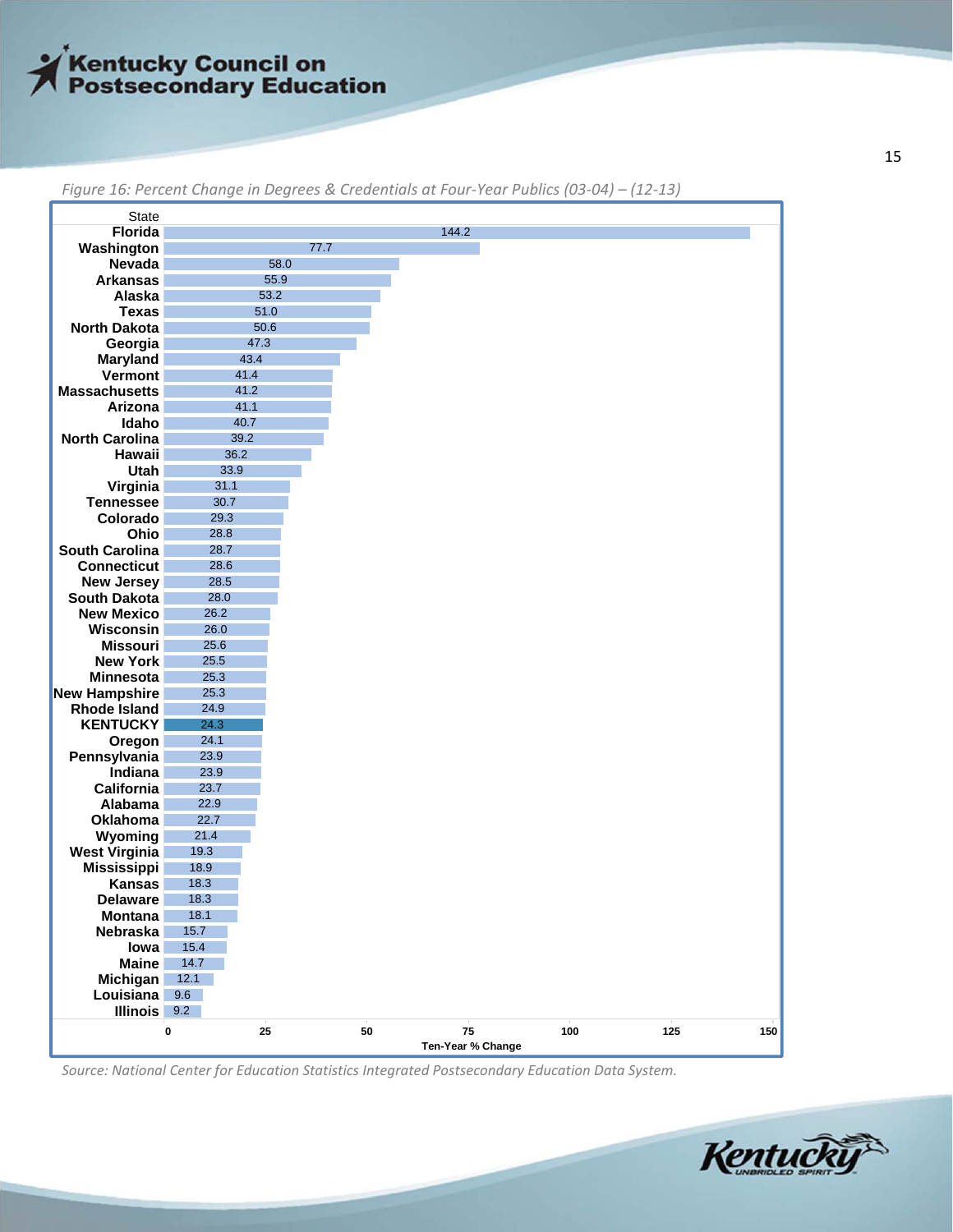

| <b>State</b>                       |         |         |                   |      |       |     |
|------------------------------------|---------|---------|-------------------|------|-------|-----|
| Utah                               |         |         |                   |      | 112.5 |     |
| Virginia                           |         |         |                   |      | 110.6 |     |
| Idaho                              |         |         |                   |      | 102.0 |     |
| <b>KENTUCKY</b>                    |         |         |                   | 59.4 |       |     |
| Vermont                            |         |         | 52.5              |      |       |     |
| <b>Mississippi</b>                 |         |         | 44.2              |      |       |     |
| <b>Delaware</b>                    |         |         | 44.0              |      |       |     |
| Florida                            |         |         | 43.9              |      |       |     |
| Nebraska                           |         |         | 43.2              |      |       |     |
| <b>Tennessee</b>                   |         |         | 43.1              |      |       |     |
| Oregon                             |         |         | 39.7              |      |       |     |
| Colorado                           |         |         | 34.6              |      |       |     |
| <b>Maine</b>                       |         |         | 34.0              |      |       |     |
| lowa                               |         |         | 31.5              |      |       |     |
| <b>North Carolina</b>              |         |         | 30.0              |      |       |     |
| Georgia                            |         |         | 29.6              |      |       |     |
| Pennsylvania                       |         |         | 28.7              |      |       |     |
| Indiana                            |         |         | 28.2              |      |       |     |
| <b>Kansas</b>                      |         |         | 28.1              |      |       |     |
| <b>Arkansas</b>                    |         |         | 25.7              |      |       |     |
| <b>Missouri</b>                    |         |         | 24.3              |      |       |     |
| <b>New Jersey</b>                  |         |         | 24.3              |      |       |     |
| <b>New Hampshire</b>               |         |         | 24.2              |      |       |     |
| <b>Texas</b>                       |         |         | 21.6              |      |       |     |
| <b>Illinois</b>                    |         |         | 21.4              |      |       |     |
| Wisconsin                          |         |         | 20.3              |      |       |     |
| <b>Massachusetts</b>               |         |         | 19.8<br>19.4      |      |       |     |
| Maryland<br><b>Connecticut</b>     |         |         | 19.2              |      |       |     |
|                                    |         |         | 19.2              |      |       |     |
| <b>Minnesota</b><br><b>Montana</b> |         |         | 17.8              |      |       |     |
| California                         |         |         | 17.1              |      |       |     |
| Hawaii                             |         |         | 15.2              |      |       |     |
| <b>New York</b>                    |         |         | 15.0              |      |       |     |
| Oklahoma                           |         |         | 14.6              |      |       |     |
| <b>South Dakota</b>                |         |         | 12.1              |      |       |     |
| <b>North Dakota</b>                |         |         | 12.0              |      |       |     |
| Ohio                               |         |         | 11.6              |      |       |     |
| <b>Rhode Island</b>                |         |         | 10.8              |      |       |     |
| Washington                         |         |         | 9.4               |      |       |     |
| Louisiana                          |         |         | 8.7               |      |       |     |
| Alabama                            |         |         | 7.9               |      |       |     |
| Michigan                           |         |         | 4.7               |      |       |     |
| South Carolina                     |         |         | 3.1               |      |       |     |
| Arizona                            |         | -14.5   |                   |      |       |     |
| <b>West Virginia</b>               |         | $-25.0$ |                   |      |       |     |
| Alaska                             |         | $-29.2$ |                   |      |       |     |
| <b>New Mexico</b>                  | $-64.8$ |         |                   |      |       |     |
|                                    | $-50$   | 0       |                   |      | 50    | 100 |
|                                    |         |         | Ten-Year % Change |      |       |     |
|                                    |         |         |                   |      |       |     |

*Figure 17: Percent Change in Degrees & Credentials at Independents (03‐04) – (12‐13)\**

*Source: National Center for Education Statistics Integrated Postsecondary Education Data System.* \* IPEDS classification of four-year private non-profit was used in this calculation. Nevada excluded as outlier *with 342 percent growth.*

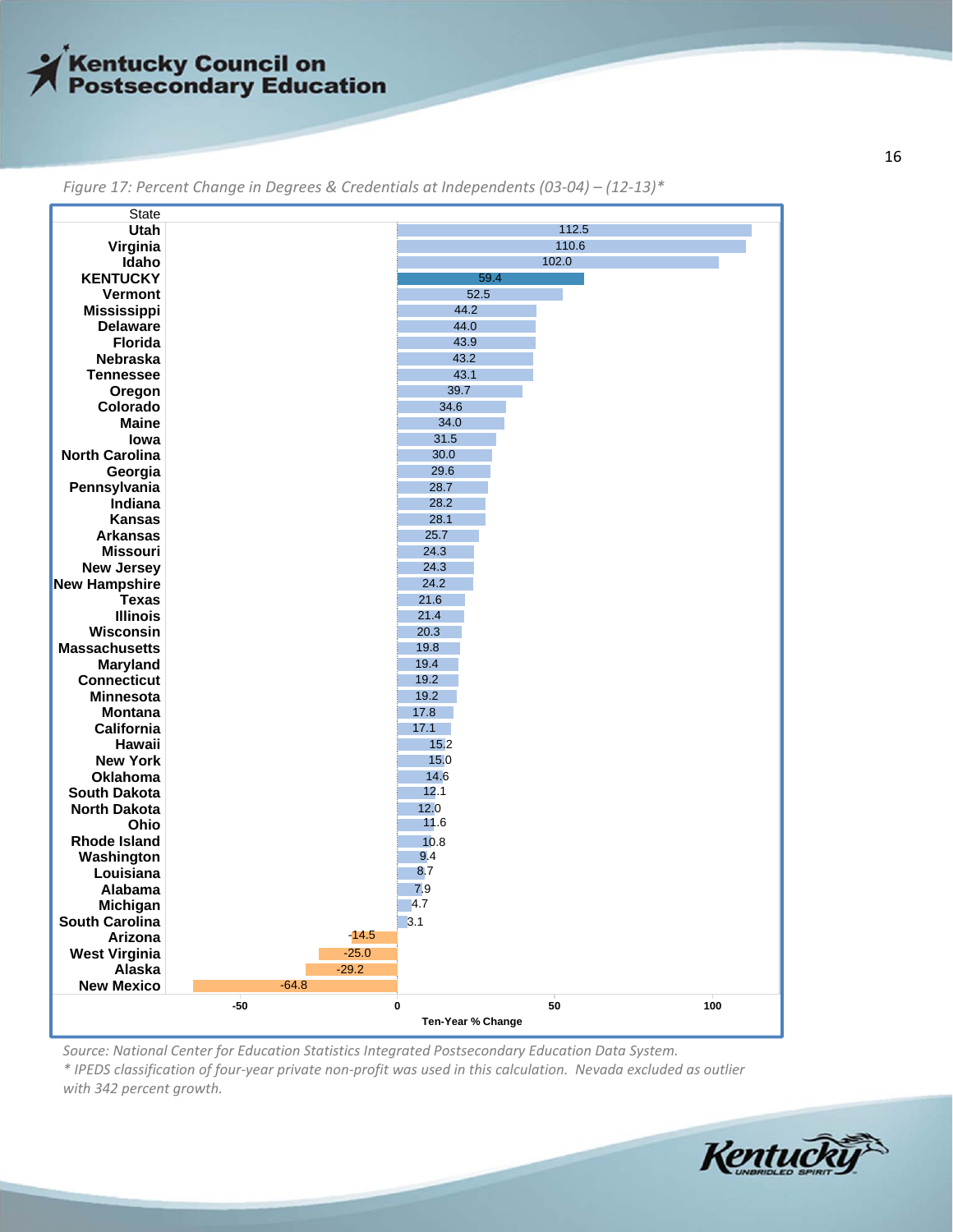### **CONCLUSIONS & RECOMMENDATIONS**

In the past decade, the U.S. experienced the worst recession in generations, Kentucky's unemployment rate climbed into the double digits, and college tuition rates grew at a record pace. Even in the face of these challenges, Kentucky's system of postsecondary education expanded its sphere of influence. Between 2004 and 2014, enrollment in Kentucky colleges and universities grew by more than 7 percent. At the same time, postsecondary institutions increased the number of degrees and credentials they awarded by nearly 60 percent; the eighth largest gain in the U.S.

The analysis of Kentucky's degree and credential production in this report has brought to light several key trends and highlighted successes, areas of opportunity for improvement, and questions for future research. These, along with policy recommendations, are included below.

### **SUCCESSES**

#### **Rapid Pace of Growth**

With a 59 percent increase between 2003‐04 and 2012‐13 in the total number of postsecondary degrees and credentials awarded, Kentucky ranked:

- $\div$  8<sup>th</sup> nationally in total growth
- $\bullet$  9<sup>th</sup> in two-year public sector growth at 112 percent
- ◆ 32<sup>nd</sup> in four-year public sector growth at 24 percent
- $\cdot$  5<sup>th</sup> in independent sector growth at 59 percent

#### **Closing the Gender Gap**

In the five academic years between 2009‐10 and 2013‐14, the disparity between degrees and credentials earned by men and women shrank. In this time, men outpaced women in percentage growth across sectors. While women continued to earn more postsecondary degrees and credentials than men, positive progress was made in closing this gap.

#### **Racial Inequalities**

Among the most troubling realities in Kentucky's higher education landscape has been the disparities in outcomes between students of majority and minority racial/ethnic backgrounds. While these imbalances manifest themselves in many ways, the gap in degrees and credentials earned by white students and those who do not identify as white has been troubling.

In the last five years, however, progress has been made. Specifically, students who identify as black and those identifying as Hispanic have made significant gains in the number of degrees and credentials they earned. Degrees and credentials awarded to black students grew by 20 percent between 2009‐10 and 2013‐14, and those earned by Hispanic students grew by 125 percent.

#### **Graduate Degrees**

The upskilling of the American workforce cannot stop at the certificate, associate or baccalaureate levels. Individuals with graduate degrees often occupy jobs in critical industries such as health care, engineering and education. These people are also found in leadership positions, often engage in innovation and are a positive force in local economies.

Fortunately, graduate degrees in the state of Kentucky are on the rise. Doctoral degrees were awarded at a 36 percent higher rate in 2013‐14 than in

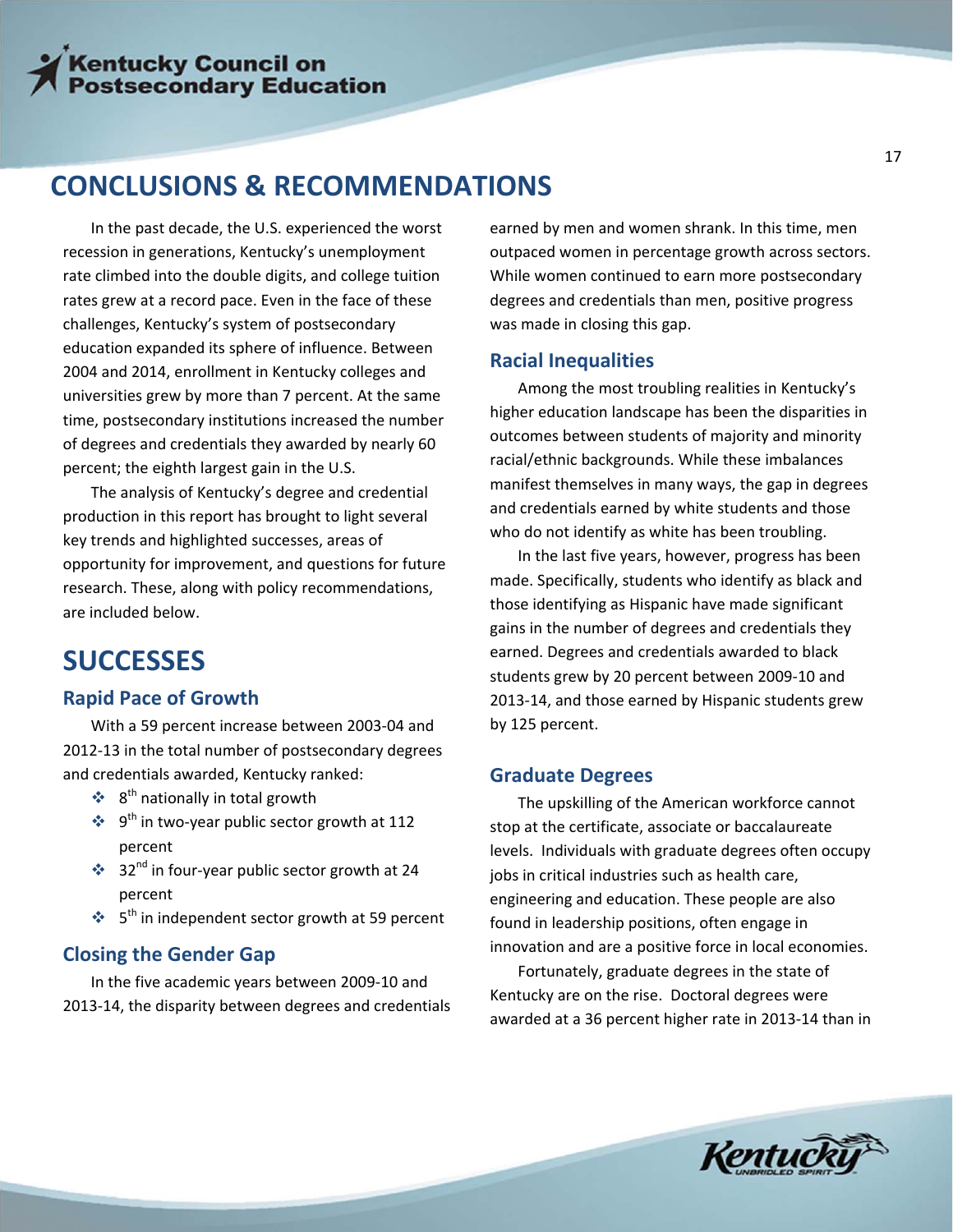2004‐05 and master's/specialists awards increased by 27 percent, from 6,570 to 8,327. As the need for more highly educated workers continues to rise, attention must be paid to the impact of graduate education on the Commonwealth, both now and in the future.

### **OPPORTUNITIES**

#### **Four‐Year Degrees & Credentials**

While the number of baccalaureate degrees grew between 2004‐05 and 2013‐14, four‐year degrees made up a much smaller piece of the overall completion pie in 2013‐14 than in 2004‐05. Ten years ago, bachelor's degrees made up almost half of all degrees and credentials, and now they account for only around a third.

It is important that alternative degrees and credentials grow, particularly those that can be more responsive to the needs of the state's employers and employees. However, it is also important to remain aware that in the near future almost two‐thirds of the jobs in the state will require postsecondary education or training, and many of these jobs will require a bachelor's degree. While the growth of alternative degree types should be fostered, the importance of baccalaureate degrees cannot be ignored and a commitment should be made to encourage students' pursuit of four‐year degrees.

#### **Liberal and Humanities**

In the last 10 years, the majority of growth in degrees and credentials has come in fields of study that require technical training. Degrees and credentials in the trades, STEM and health fields saw the largest 10‐ year growth in Kentucky. Between 2004‐05 and 2013‐ 14, degrees and credentials grew by 111 percent in the trades, by 85 percent in the health field, and by 51 percent in STEM. In comparison, degrees and credentials grew by 46 percent in the arts and

humanities, by 25 percent in business and communication, and by only 9 percent in education.

The growth in these fields is likely due in large part to workforce needs. However, just as Kentucky should not neglect baccalaureate degrees, the state also would be wise to emphasize growth in degrees associated with the liberal arts, as these also address pressing workforce needs. According to a recent survey $\delta$  by the American Association of Colleges and Universities (AAC&U), more than 90 percent of employers stated that they prioritize skills often associated with liberal fields of study: written and oral communication, problem‐solving, innovation, and critical thinking. In the same survey, nearly three‐fourths of employers said they would recommend a  $21<sup>st</sup>$  century liberal arts education to a young person they know.

#### **Gender Gap**

Despite progress in closing degree and credential completion gaps between men and women, Kentucky still has much work to do in ensuring equitable outcomes for its students. Between 2009‐10 and 2013‐ 14, men outpaced women in growth in the number of degrees and credentials earned in all three sectors. The gap in the percentage growth in degrees and credentials earned by men as compared to women was 10 percent in the two-year public sector, 6 percent in the four‐year public sector, and 2 percent in the independent sector. Despite these gains, however, women still earned more degrees and credentials than men in every year between 2009‐10 and 2013‐14.

While progress has been made in terms of growth in the number of degrees and credentials earned by male students, not enough has been done to close the gap between attainment levels of men and women. If Kentucky's postsecondary system is to accomplish fully the goals outlined in its mission, then it must address these issues and ensure equity in opportunity and outcomes for all students.

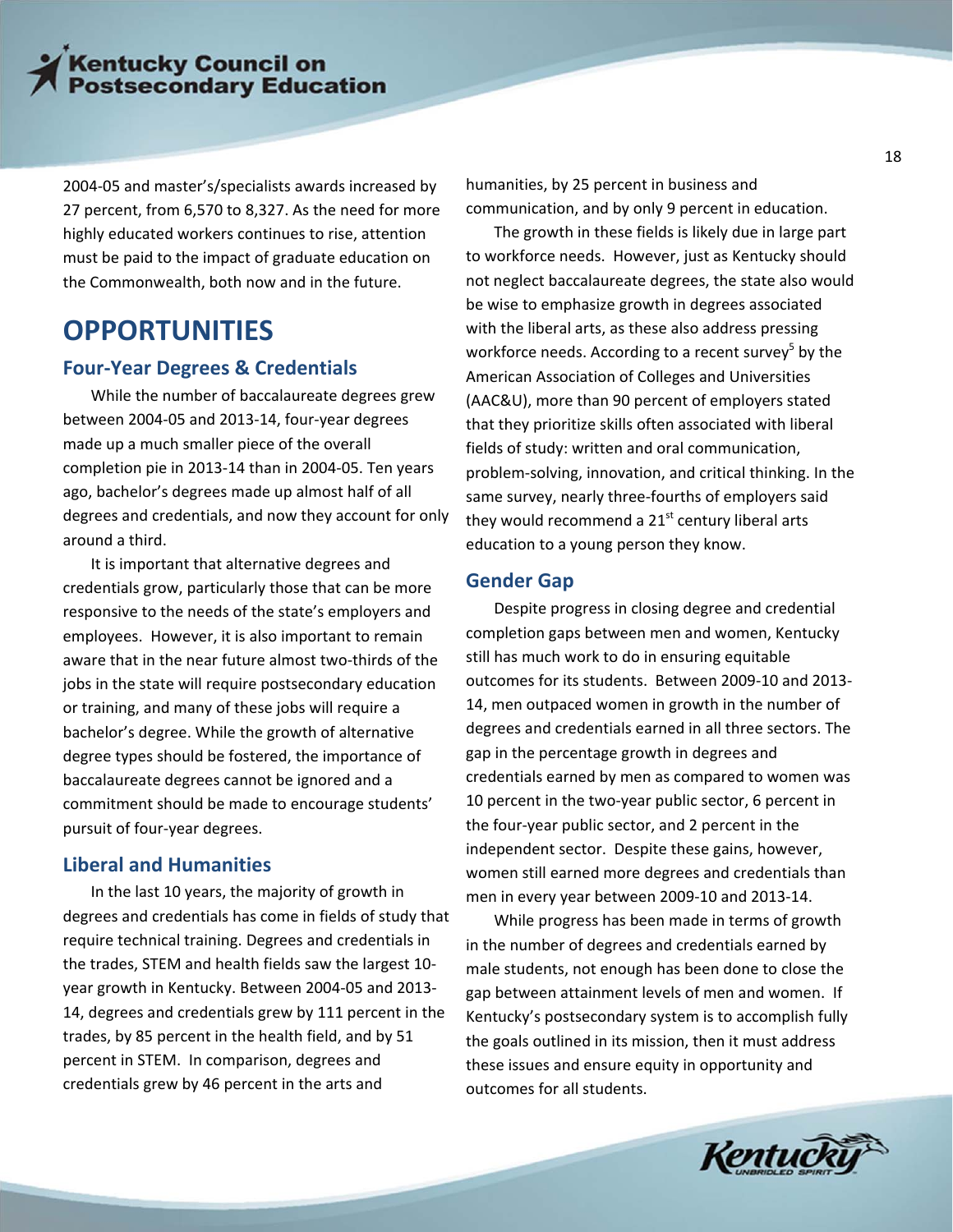### **FUTURE RESEARCH**

The primary goal of the Kentucky Completion Report is to develop a deeper understanding of key trends in degree and credential production in Kentucky's postsecondary institutions. Despite all that can be learned in this effort, questions remain and new lines of inquiry have emerged. Below are four questions that have emerged from this report and warrant future consideration.

### **Sub‐Baccalaureate Degree & Credentials**

With an increase of 159 percent in the last 10 years, the growth in the number of undergraduate certificates awarded in the state has far outpaced growth of any other degree or credential. If this positive trend is to continue, it is important to understand what has prompted so many more students to seek out certificates and how the state can leverage this demand in the future. Future research should address the following questions:

- 1. What forces have prompted the growth in demand for degrees and credentials that take two or fewer years to complete?
- 2. Is this a long‐term trend?
- 3. If so, how can institutions best meet this demand?

#### **Applied vs. General Education**

Similar to the growth in undergraduate certificates, the increase in degrees and credentials was heavily concentrated in certain fields of study. Degrees in the trades, health and STEM fields have seen more concentrated growth in the last 10 years than fields of study more commonly associated with the liberal arts. Again, this prompts questions that might lead to an understanding of both why this trend has occurred and how to leverage it in the future. These questions include:

- 1. Is the increase in degrees and credentials in applied fields, such as trades, health and STEM, a by‐product of changing workforce needs?
- 2. Is this a long‐term trend?
- 3. If so, how can institutions best meet this need?

#### **Underrepresented Minorities Growth**

While gaps remain between degree attainment of white and non-white students in Kentucky, encouraging progress has occurred in the last 10 years, particularly in the number of degrees and credentials earned by black and Hispanic students. Despite this progress, significant gaps remain and further study into how best to close these should be led by questions such as:

- 1. What can Kentucky do to continue the growth in degrees and credentials earned by black and Hispanic students?
- 2. How can this growth be accelerated to further close the degree attainment gap?

#### **Adult Population**

According to the 2013 American Community Survey conducted by the U.S. Census Bureau, 22 percent of Kentucky's residents ages 25‐64 have attended at least some college but do not hold a degree or credential. That means there are over 500,000 working‐age Kentuckians who, at some point, began postsecondary education but have yet to earn a credential.<sup>6</sup> This population is an important area of opportunity and need for postsecondary institutions and for the state. A better understanding of how best to increase the attainment levels of these Kentuckians can be developed through research guided by the following questions:

> 1. What policies and/or programs would be most effective in promoting postsecondary

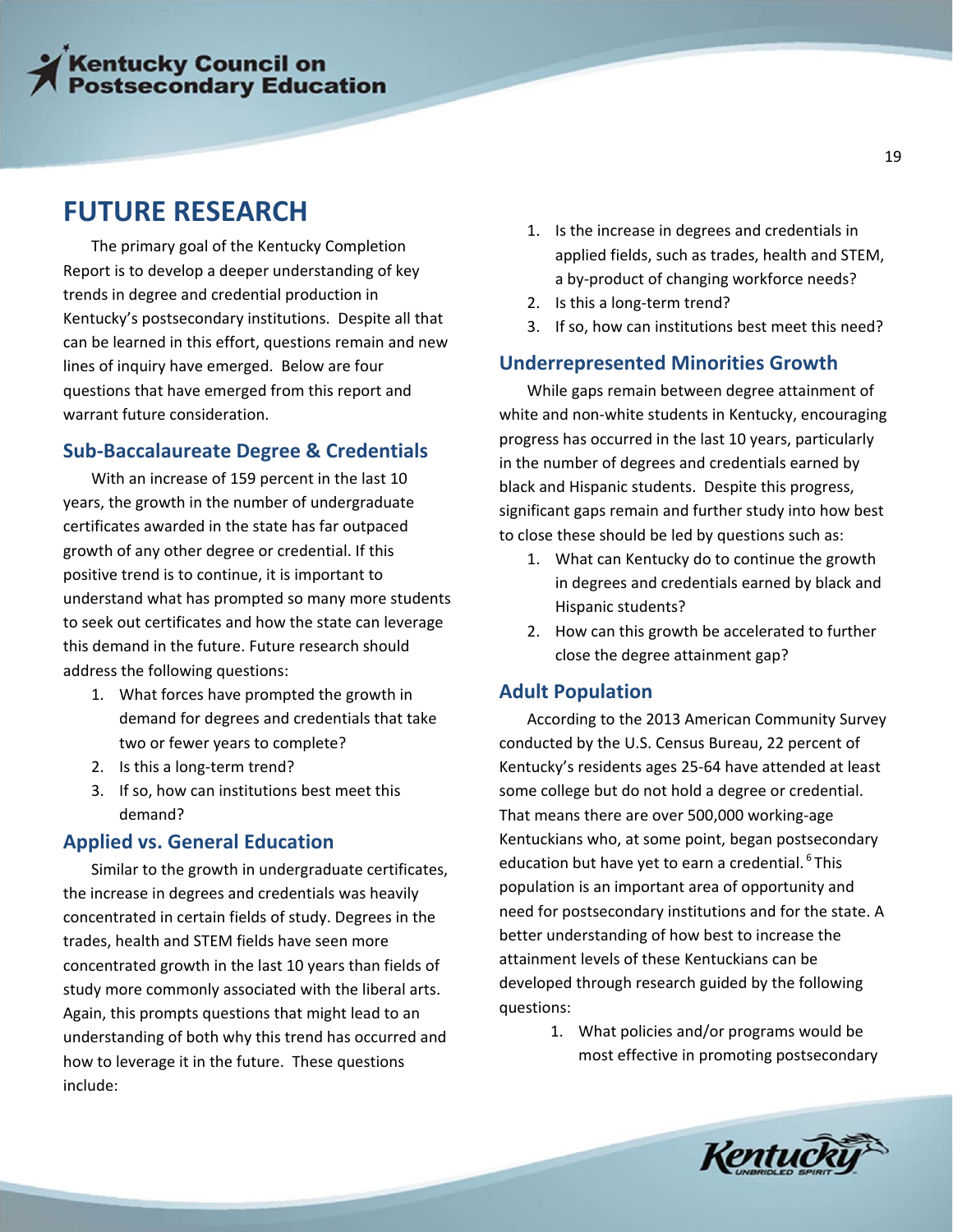degree and credential attainment amongst the large number of Kentuckians with some college credit but no degree?

2. What impact, economic or otherwise, would raising the degree attainment level of this population have on Kentucky?

#### **Picking Up the Pace**

While the 10‐year trend of growth in Kentucky's degree and credential production is encouraging, there is cause for caution. In the past five years, the pace of growth has slowed from the 5.3 percent average annual percent increase between 2004‐05 and 2008‐09 to an average increase of 4.6 percent annually in the last five years. This slowing trend prompts the following questions:

- 1. Can postsecondary institutions regain the rate of degree and credential growth seen between 2004‐05 and 2008‐09?
- 2. What are strategies to achieve this goal?

### **RECOMMENDATIONS**

The trends in Kentucky's degree and credential production described in this report are useful if they are not left in a vacuum but instead used to drive action. Below are three broad recommendations for ways Kentucky's system of postsecondary education can leverage this information in working toward its mission to deliver a world‐class education to students, create and apply new knowledge, and grow the economy of the Commonwealth.

#### **Leveraging Demand**

It is easy to recognize changes in the economy and in the fundamental nature of work in the U.S. in the types of jobs being offered today. It is now also clear

that these changes are reflected in the types of degrees and credentials students pursue. As the economy has shifted, Kentuckians have retooled by seeking training in fields with high employment demand and through short‐term flexible programs.

Institutions should be prepared to operate in this environment both proactively and reactively. To leverage this demand, Kentucky colleges and universities should focus on assessing current and future needs of the workforce because where the jobs are is where students want to be. If institutions can stay abreast of these trends and offer the right kinds of programs in the right fields, they will enjoy the fruits of continued growth while addressing the needs of the state, a win for all of Kentucky.

#### **Minding the Gaps**

Among the most persistent and troubling challenges to Kentucky's system of higher education are disparities in outcomes between key demographic groups in the state, particularly the gaps between the number of degrees and credentials earned by men and women and between those earned by white and non‐ white students in the state. For years, women and white students have earned more degrees and credentials as compared to their male and non‐white counterparts, respectively. This trend has persisted as women and white students have continued to earn the vast majority of degrees each year.

An argument can be made, particularly in the case of differences between racial/ethnic groups in the state, that the gaps seen are appropriately aligned with Kentucky's population demographics. For example, about 86 percent of Kentucky's population identifies as white, 8 percent of residents identify as black, and just over 3 percent of Kentuckians identify as Hispanic or

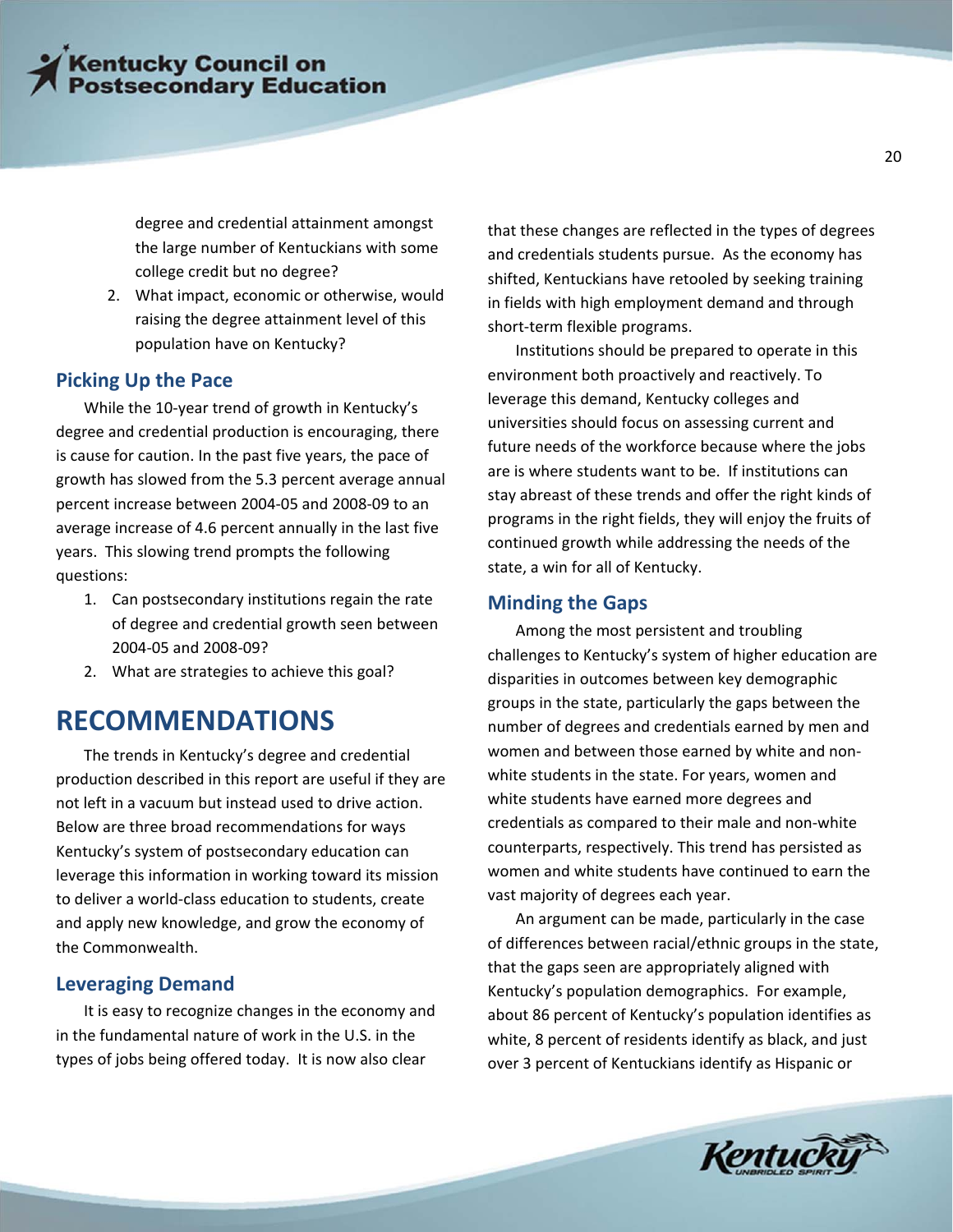Latino.<sup>7</sup> These percentages align closely with the disbursement of degrees and credentials among these populations. However, given the disproportionate impact that postsecondary education can have on the lives and communities of traditionally underrepresented and underserved populations, perhaps disproportionate attention being paid to raising the attainment levels of these populations is warranted.

The good news is that there is reason for optimism. Between 2009‐10 and 2013‐14, growth among these key groups in degree and credential attainment was promising. Specifically the pace of growth in attainment amongst men, black students, and Hispanic students was encouraging and could be an indication that some of these gaps are starting to close. This progress is not enough, however. Kentucky and its postsecondary institutions must devote energy and resources toward understanding the historical conditions that have perpetuated these disparities and capitalizing on the conditions that have prompted the progress toward closing these gaps seen in recent years.

#### **Adult Opportunities**

Kentucky lags behind much of the United States in its percentage of adults holding postsecondary degrees and credentials. Positive gains have been made over the last 10 years, but more progress is necessary. Recent projections show that by 2020, the number of jobs in Kentucky requiring a postsecondary degree or credential will outpace the number of Kentuckians with postsecondary education and training by 10 percent.  $4$ 

This projected shortage makes raising degree and credential attainment levels for all populations a priority. However, with more than half a million Kentuckians between the ages of 25 and 64 holding

some postsecondary credit but no degree, the adult population is an area ripe with opportunity as these are people who could benefit from finishing programs they have already begun. Implementing policies and programs designed to promote the return to postsecondary education of such a large group would help the state close its skills gap, while improving the futures of thousands of Kentucky families.

#### **Keeping Momentum**

The Commonwealth has enjoyed unprecedented growth in the number of people earning postsecondary degrees and credentials. As important as this has been to Kentucky in recent years, the critical role of postsecondary education will only continue to grow in years to come. In the face of slowing growth, a call for renewed focus on educational attainment must be issued as the clearest path toward prosperity for the state and its citizens in the  $21<sup>st</sup>$  century.